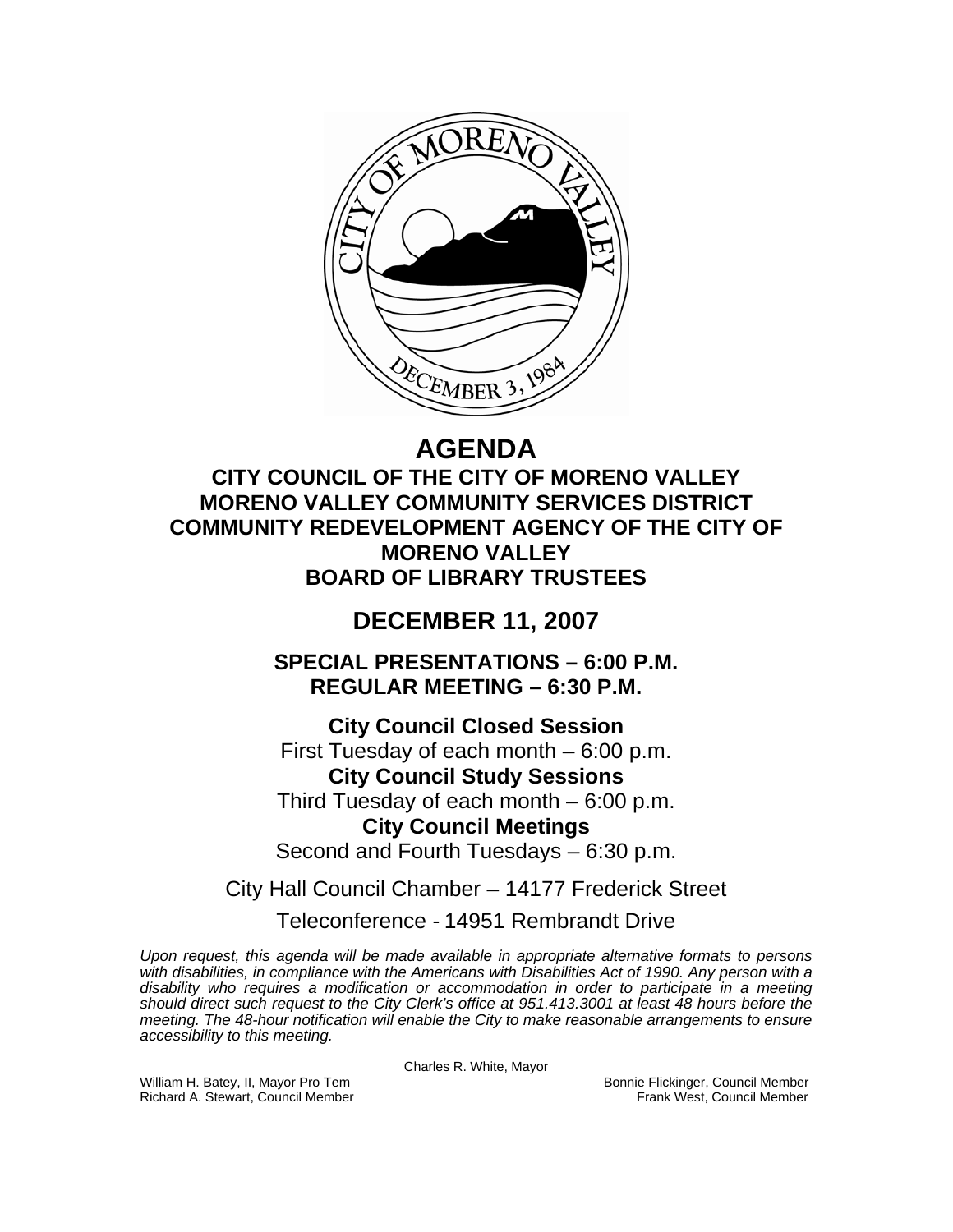#### **AGENDA CITY COUNCIL OF THE CITY OF MORENO VALLEY DECEMBER 11, 2007**

# **CALL TO ORDER**

#### SPECIAL PRESENTATIONS – 6:00 p.m.

- 1. Child Care Grant Children Holiday Singers
- 2. CHP 10851 Pin Awards Officer Christopher Loucks - 1st pin Officer William Mooney -  $1^{st}$ ,  $2^{nd}$ ,  $3^{rd}$  &  $4^{th}$  pin Officer Christopher Gastinger - 4<sup>th</sup> & 5<sup>th</sup> pin Corporal Dean Baer -  $23<sup>rd</sup>$ ,  $24<sup>th</sup>$ , &  $25<sup>th</sup>$  pin Officer Patrick Mushinskie - 1st pin Officer Kent Eckenrode  $-1<sup>st</sup>$  pin
- 3. America Recycles Day Recycling Awards presented by Waste Management of the Inland Empire
- 4. Proclamation Recognizing Officer Cecilia J. "C.J." Wallace
- 5. Presentation to Friends of Moreno Valley Senior Center (MoVan) and Community Assistance Program (CAP)
- 6. Proclamation Recognizing Alice Reed
- 7. Recognition of Highland Fairview Properties First Annual Mayor's Cup Golf Tournament
- 8. Recognition of Moreno Valley Ranch Golf Club First Annual Mayor's Cup Golf Tournament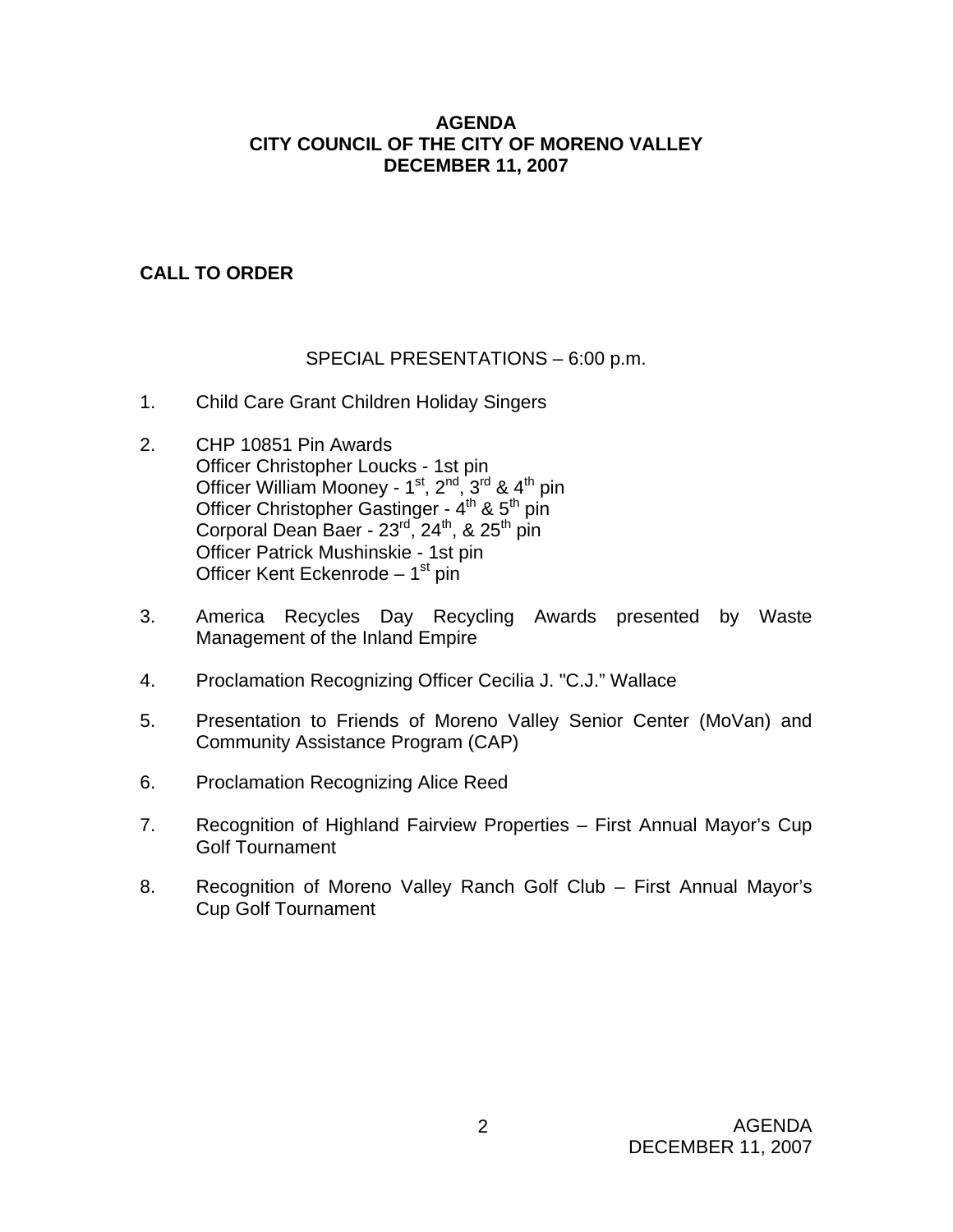#### **AGENDA JOINT MEETING OF THE CITY COUNCIL OF THE CITY OF MORENO VALLEY MORENO VALLEY COMMUNITY SERVICES DISTRICT COMMUNITY REDEVELOPMENT AGENCY OF THE CITY OF MORENO VALLEY, AND THE BOARD OF LIBRARY TRUSTEES**

#### **REGULAR MEETING - 6:30 P.M. DECEMBER 11, 2007**

**CALL TO ORDER** (Joint Meeting of the City Council, Community Services District, Community Redevelopment Agency, and the Board of Library Trustees actions taken at the Joint Meeting are those of the Agency indicated on each Agenda item)

#### **PLEDGE OF ALLEGIANCE**

**INVOCATION** – Bishop Randy Triplett – Victory Temple of Deliverance Ministries

#### **ROLL CALL**

#### **INTRODUCTIONS**

PUBLIC COMMENTS **ON MATTERS ON THE AGENDA** WILL BE TAKEN UP AS THE ITEM IS CALLED FOR BUSINESS, BETWEEN STAFF'S REPORT AND CITY COUNCIL DELIBERATION (SPEAKER SLIPS MAY BE TURNED IN UNTIL THE ITEM IS CALLED FOR BUSINESS.)

PUBLIC COMMENTS **ON MATTERS NOT ON THE AGENDA** UNDER THE JURISDICTION OF THE CITY COUNCIL WILL BE HEARD PRIOR TO CITY COUNCIL REPORTS AND CLOSING COMMENTS. IN THE EVENT THAT THE AGENDA ITEM FOR SUCH PUBLIC COMMENTS HAS NOT BEEN CALLED BY 9:00 P.M., IT SHALL BE CALLED AS THE NEXT ITEM OF BUSINESS FOLLOWING THE CONCLUSION OF ANY ITEM BEING HEARD AT 9:00 P.M. Those wishing to speak should submit a BLUE speaker slip to the Bailiff. There is a three-minute limit per person. All remarks and questions shall be addressed to the presiding officer or to the City Council and not to any individual Council member, staff member or other person.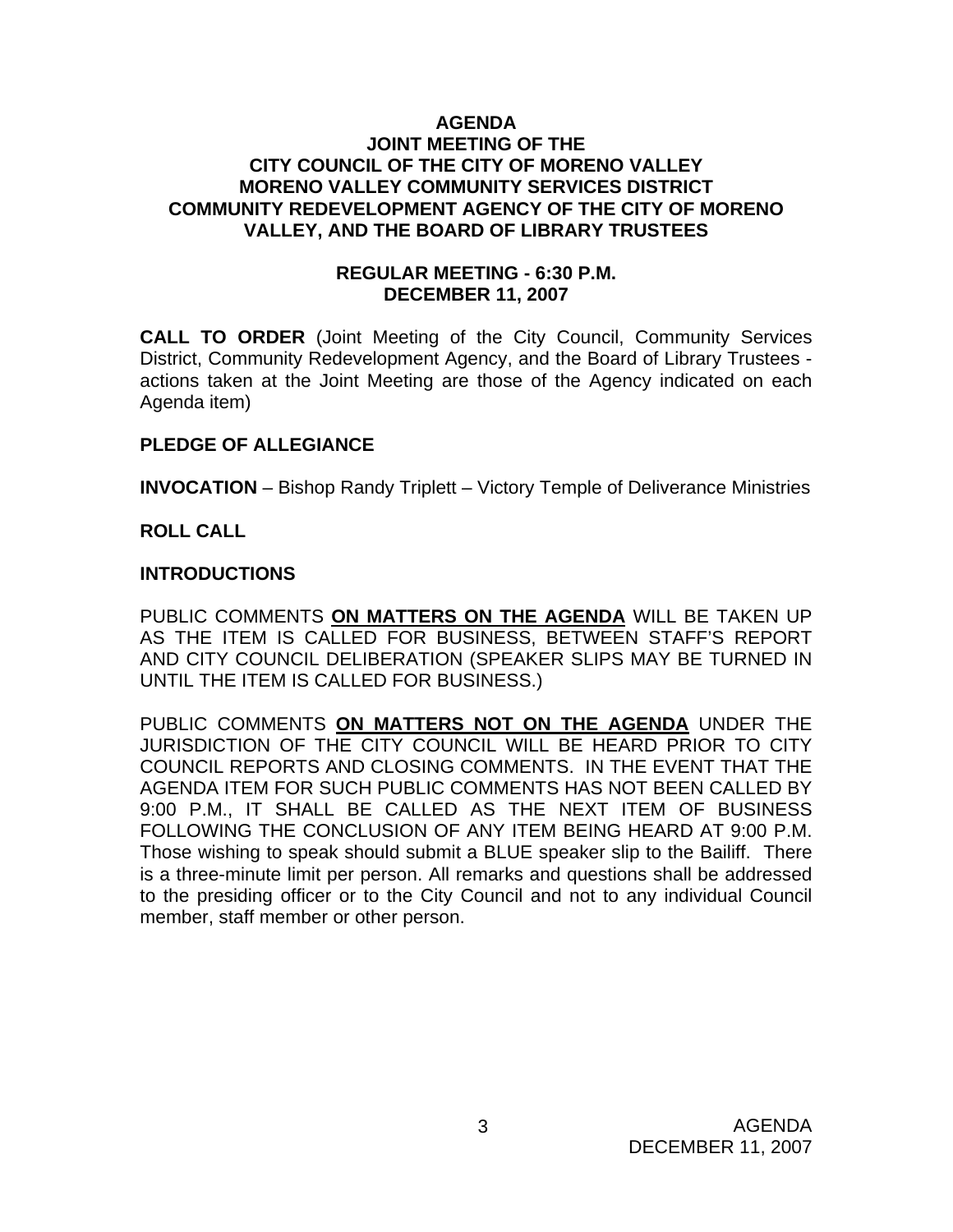#### **JOINT CONSENT CALENDARS (SECTIONS A-D)**

All items listed under the Consent Calendars, Sections A, B, C, and D are considered to be routine and non-controversial, and may be enacted by one motion unless a member of the Council, Community Services District, Redevelopment Agency or the Board of Library Trustees requests that an item be removed for separate action. The motion to adopt the Consent Calendars is deemed to be a separate motion by each Agency and shall be so recorded by the City Clerk. Items withdrawn for report or discussion will be heard after public hearing items.

#### **A. CONSENT CALENDAR** - **CITY COUNCIL**

A1. ORDINANCES - READING BY TITLE ONLY

**Recommendation:** Waive reading of all Ordinances.

A2. 2007 LEGISLATIVE UPDATE (Report of: Assistant to the City Manager)

**Recommendation:** Receive and file the informational report.

A3. APPROVE THE AGREEMENT FOR PROFESSIONAL CONSULTANT SERVICES FOR SUNNYMEAD BOULEVARD REVITALIZATION FROM FREDERICK STREET TO PERRIS BOULEVARD - PROJECT NO. 04-89280221 (Report of: Public Works Department)

#### **Recommendation:**

- 1. Approve the "Agreement for Professional Consultant Services" with Harris & Associates, Inc., 9445 Fairway View Place, Suite 215, Rancho Cucamonga, CA 91730, to provide construction management services for the Sunnymead Boulevard Revitalization Project;
- 2. Authorize the City Manager to execute the "Agreement for Professional Consultant Services" with Harris & Associates, Inc.;
- 3. Authorize the issuance of a purchase order to Harris & Associates, Inc., for Stage 1 in the amount of \$330,000 (\$300,000 proposal amount plus 10% contingency) from Account No. 501.82125 when the agreement has been signed by all parties;
- 4. Authorize the issuance of a purchase order to Harris & Associates, Inc. for Stage 2 in the amount of \$330,000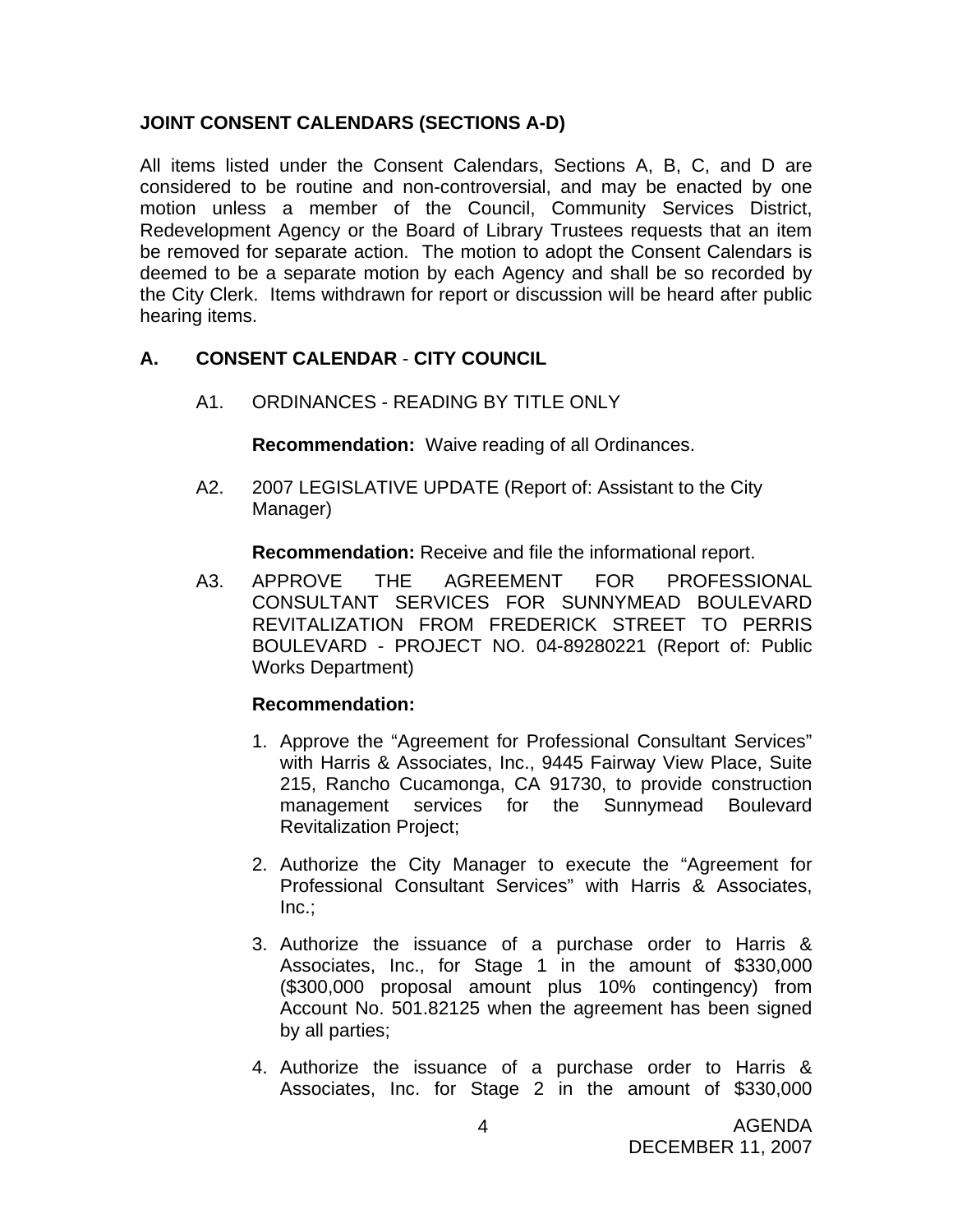(\$300,000 proposal amount plus 10% contingency) from Account No. 501.82515 when the agreement is signed by all parties; and

- 5. Authorize the City Engineer to execute any subsequent related minor amendments to the "Agreement for Professional Consultant Services" with Harris & Associates, Inc., up to but not to exceed the purchase order contingency authorization subject to approval by the City Attorney.
- A4. AGREEMENT FOR PROFESSIONAL DESIGN AND PROJECT MANAGEMENT CONSULTANT SERVICES AND CONSTRUCTION MANAGEMENT CONSULTANT SERVICES FOR THE PUBLIC SAFETY FACILITY PARKING LOT EXPANSION, NORTHEASTERLY CORNER OF VETERANS WAY AND CALLE SAN JUAN DE LOS LAGOS - PROJECT NO. 07- 50182427 (Report of: Public Works Department)

#### **Recommendation:**

- 1. Approve the "Agreement for Professional Design and Project Management Consultant Services and Construction Management Consultant Services" with RKA Consulting Group, 3877 Twelfth Street, Suite 320, Riverside, California 92501;
- 2. Authorize the City Manager to execute said "Agreement for Professional Design and Project Management Consultant Services and Construction Management Consultant Services" with RKA Consulting Group;
- 3. Authorize the Finance Director to issue a Purchase Order to RKA Consulting Group, in the amount of \$279,649.70 (\$254,227.00 proposal amount plus 10% contingency when the Agreement has been signed by all parties (Account No. 501- 82427); and
- 4. Authorize the City Engineer to execute any subsequent minor change orders to the Agreement with RKA Consulting Group, up to but not to exceed the Purchase Order contingency amount of \$25,422.70 authorized and subject to approval of the City Attorney.
- A5. APPROVE REIMBURSEMENT AGREEMENT FOR THE INSTALLATION OF THE EASTERN MUNICIPAL WATER DISTRICT (EMWD) WATER MAINLINE, SERVICE LINES AND THE ABANDONMENT OF AN EXISTING WATER MAINLINE LOCATED WITHIN GRAHAM STREET FROM HEMLOCK AVENUE TO IRONWOOD AVENUE BY THE CITY OF MORENO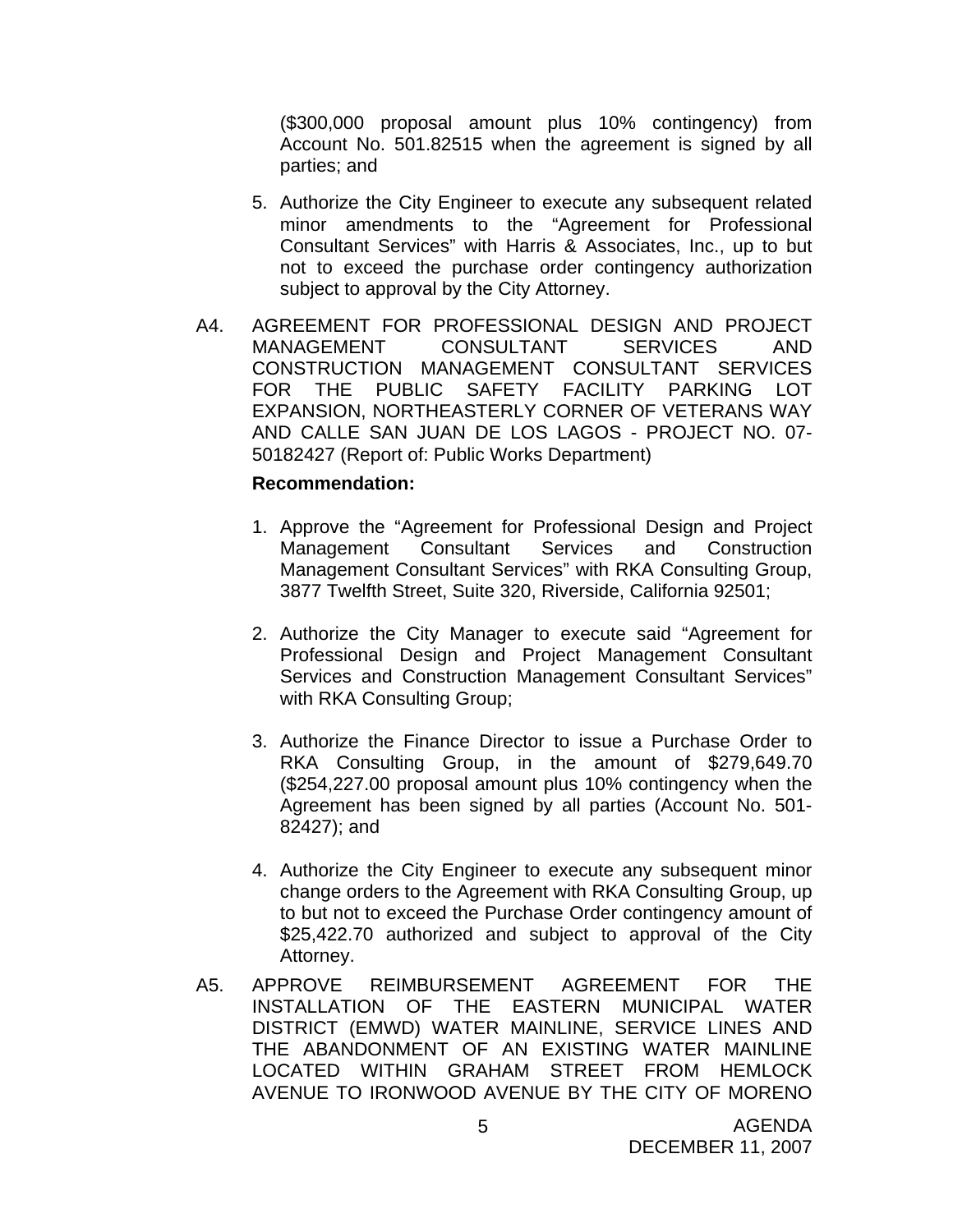VALLEY - PROJECT NO. 06-28068425 (Report of: Public Works Department)

#### **Recommendation:**

- 1. Approve the Reimbursement Agreement for the installation of the Eastern Municipal Water District (EMWD) water mainline, service lines and the abandonment of an existing water mainline located within Graham Street from Hemlock Avenue to Ironwood Avenue by the City of Moreno Valley;
- 2. Authorize the City Manager to execute the Reimbursement Agreement for the installation of the Eastern Municipal Water District (EMWD) water mainline, service lines and the abandonment of an existing water mainline located within Graham Street from Hemlock Avenue to Ironwood Avenue by the City of Moreno Valley; and
- 3. Authorize the City Manager to execute any subsequent related minor amendments to the Reimbursement Agreement for the installation of the Eastern Municipal Water District (EMWD) water mainline, service lines and the abandonment of an existing water mainline located within Graham Street from Hemlock Avenue to Ironwood Avenue by the City of Moreno Valley.
- A6. LOAN AGREEMENT WITH THE COMMUNITY REDEVELOPMENT AGENCY OF THE CITY OF MORENO VALLEY (Report of: Economic Development Department)

**Recommendation:** Approve the Loan Agreement between the City of Moreno Valley and the Community Redevelopment Agency of the City of Moreno Valley.

A7. PA05-0074 – APARTMENT COMPLEX – REDUCE FAITHFUL PERFORMANCE LETTER OF CREDIT AND ADOPT THE RESOLUTION AUTHORIZING ACCEPTANCE OF THE PUBLIC IMPROVEMENTS AS COMPLETE AND ACCEPTING TRAIL RIDGE WAY INTO THE CITY'S MAINTAINED STREET SYSTEM, DEVELOPER: ALLIANCE RESIDENTIAL BUILDERS, LP, PHOENIX, AZ (Report of: Public Works Department)

#### **Recommendation:**

1. Adopt Resolution No. 2007-138 authorizing the acceptance of the public improvements for PA05-0074 as complete and accepting Trail Ridge Way into the City's maintained street system; and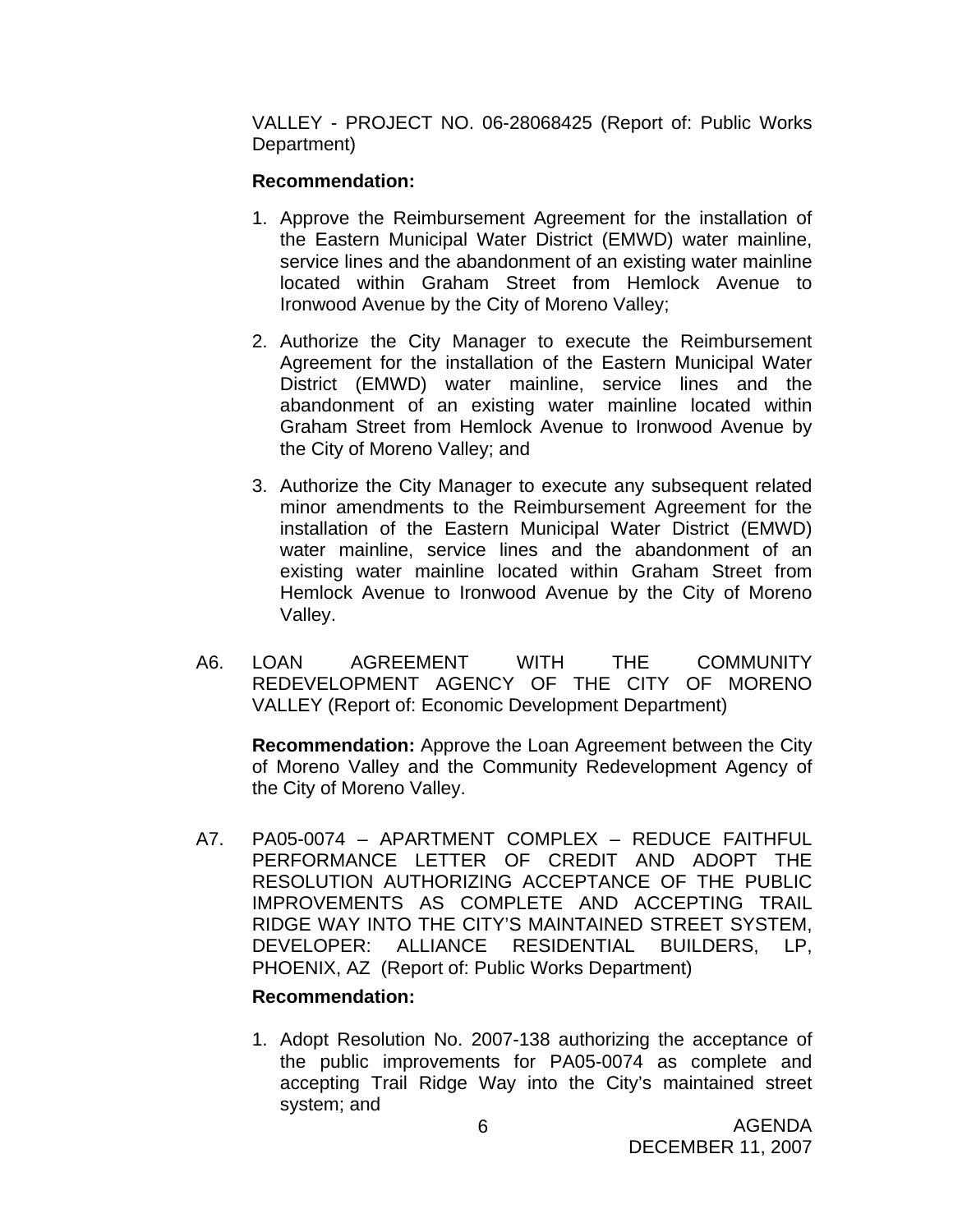#### Resolution No. 2007-138

A Resolution of the City Council of the City of Moreno Valley, California, Authorizing the Acceptance of the Public Improvements as Complete within PA05-0074, and Accepting Trail Ridge Way into the City's Maintained Street System

- 2. Authorize the City Engineer to execute the 90% reduction to the Faithful Performance Letter of Credit, exonerate the Material and Labor Letter of Credit in 90 days if there are no stop notices or liens on file with the City Clerk, and exonerate the final 10% of the Faithful Performance Letter of Credit in one year when all clearances are received.
- A8. TRACT 30318 REDUCE FAITHFUL PERFORMANCE BOND AND ADOPT THE RESOLUTION AUTHORIZING ACCEPTANCE OF THE PUBLIC IMPROVEMENTS AS COMPLETE AND ACCEPTING GALT WAY, WITHER'S WAY, SHETLAND LANE, FOX TROT LANE, LIPIZZANER LANE, CORONET CIRCLE, FILLY LANE, CLEVELAND BAY WAY, PERCHERON CIRCLE, CALICO LANE, ANDALUSIAN COURT, AND THE PORTIONS OF COLT WAY, VIA XAVIER, AND CREMELLO WAY ASSOCIATED WITH THE PROJECT INTO THE CITY'S MAINTAINED STREET SYSTEM, DEVELOPER: BEAZER HOMES HOLDINGS CORP., BREA, CA (Report of: Public Works Department)

#### **Recommendation:**

1. Adopt Resolution No. 2007-139 authorizing the acceptance of the public improvements for Tract 30318 as complete and accepting Galt Way, Wither's Way, Shetland Lane, Fox Trot Lane, Lipizzaner Lane, Coronet Circle, Filly Lane, Cleveland Bay Way, Percheron Circle, Calico Lane, Andalusian Court, and the portions of Colt Way, Via Xavier, and Cremello Way associated with the project into the City's maintained street system; and

#### Resolution No. 2007-139

A Resolution of the City Council of the City of Moreno Valley, California, Authorizing the Acceptance of the Public Improvements as Complete Within Tract Map 30318 and Accepting Galt Way, Wither's Way, Shetland Lane, Fox Trot Lane, Lipizzaner Lane, Coronet Circle, Filly Lane, Cleveland Bay Way, Percheron Circle, Calico Lane, Andalusian Court, and the Portions of Colt Way, Via Xavier, and Cremello Way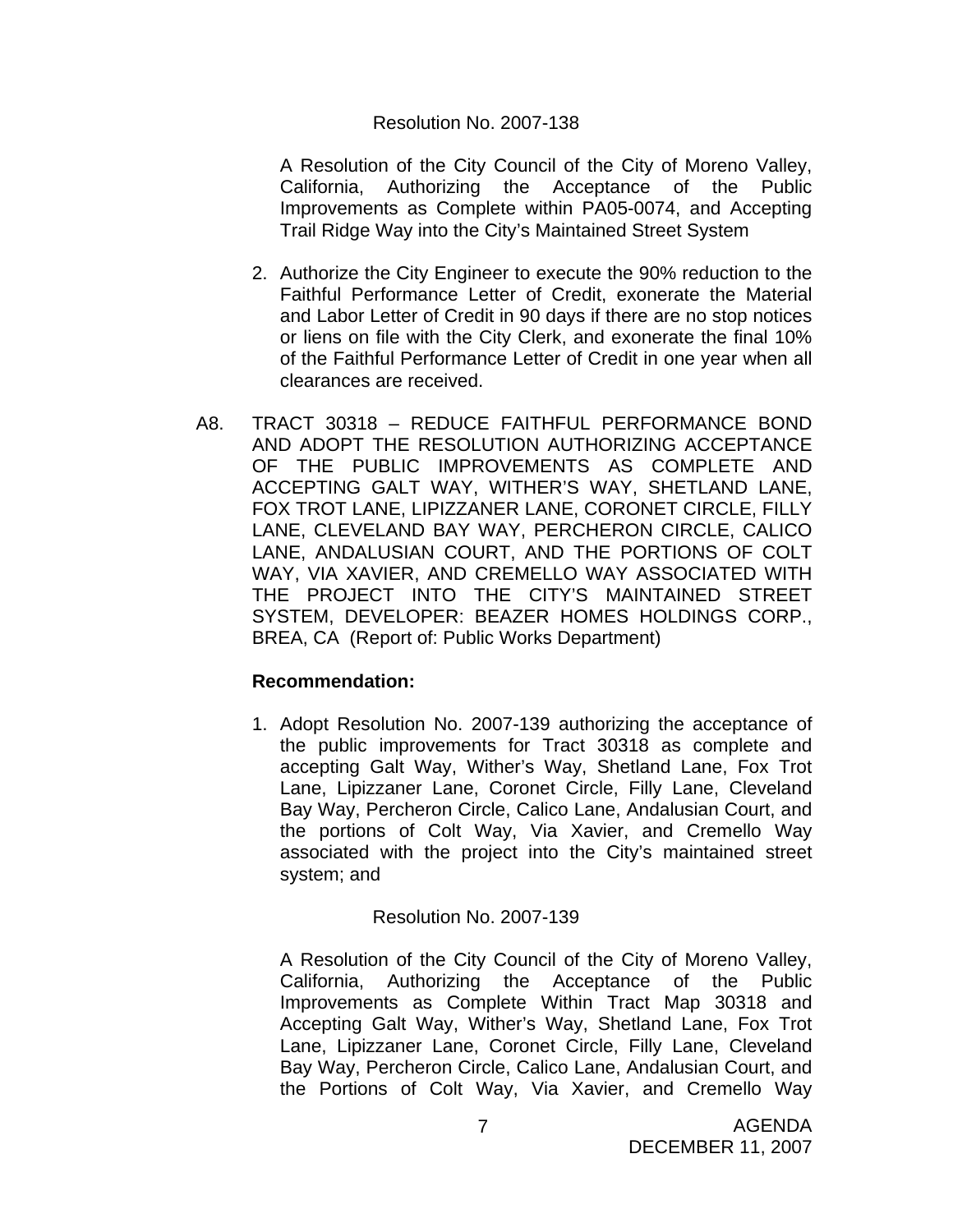Associated with the Project into the City's Maintained Street System

- 2. Authorize the City Engineer to execute the 90% reduction to the amount of the Faithful Performance Bond identified by the City Engineer as complete, reduce the Material and Labor Bond in 90 days if there are no stop notices or liens on file with the City Clerk, and exonerate the final 10% of the Faithful Performance Bond associated with the partial reduction in one year when all clearances are received.
- A9. TRACT MAP 31255 SINGLE FAMILY RESIDENTIAL PROJECT – AMENDMENT TO AGREEMENT FOR PUBLIC IMPROVEMENTS (TIME EXTENSION), NORTH OF COTTONWOOD AVENUE AND WEST OF LASSELLE STREET, DEVELOPER: MORENO VALLEY ALPINE HOMES, LLC, WESTMINSTER, CA (Report of: Public Works Department)

#### **Recommendation:**

- 1. Authorize the Mayor to execute the Amendment to Agreement for Public Improvements for Tract Map 31255;
- 2. Instruct the City Clerk to forward the completed Amendment to Agreement for Public Improvements to the County Recorder's Office for recordation; and
- 3. Authorize the City Engineer to execute any future time extension amendments to the agreement, subject to City Attorney approval, if the required public improvements are not completed within said timeframe.
- A10. RESOLUTION APPROVING THE SUBMITTAL OF A REPORT IN COMPLIANCE WITH CALIFORNIA GOVERNMENT CODE SECTIONS 53410 AND 53411 FOR COMMUNITY FACILITIES DISTRICT NO. 5 (Report of: Public Works Department)

 **Recommendation:** That the City Council, acting in its capacity as the legislative body of City of Moreno Valley Community Facilities District No. 5 (the "CFD No. 5") approve and adopt Resolution No. 2007-140, A Resolution of the City Council of the City of Moreno Valley, California, Acting as the Legislative Body of Community Facilities District No. 5 of the City of Moreno Valley, Approving the Submittal of a Report in Compliance with California Government Code Sections 53410 and 53411 for Community Facilities District No. 5.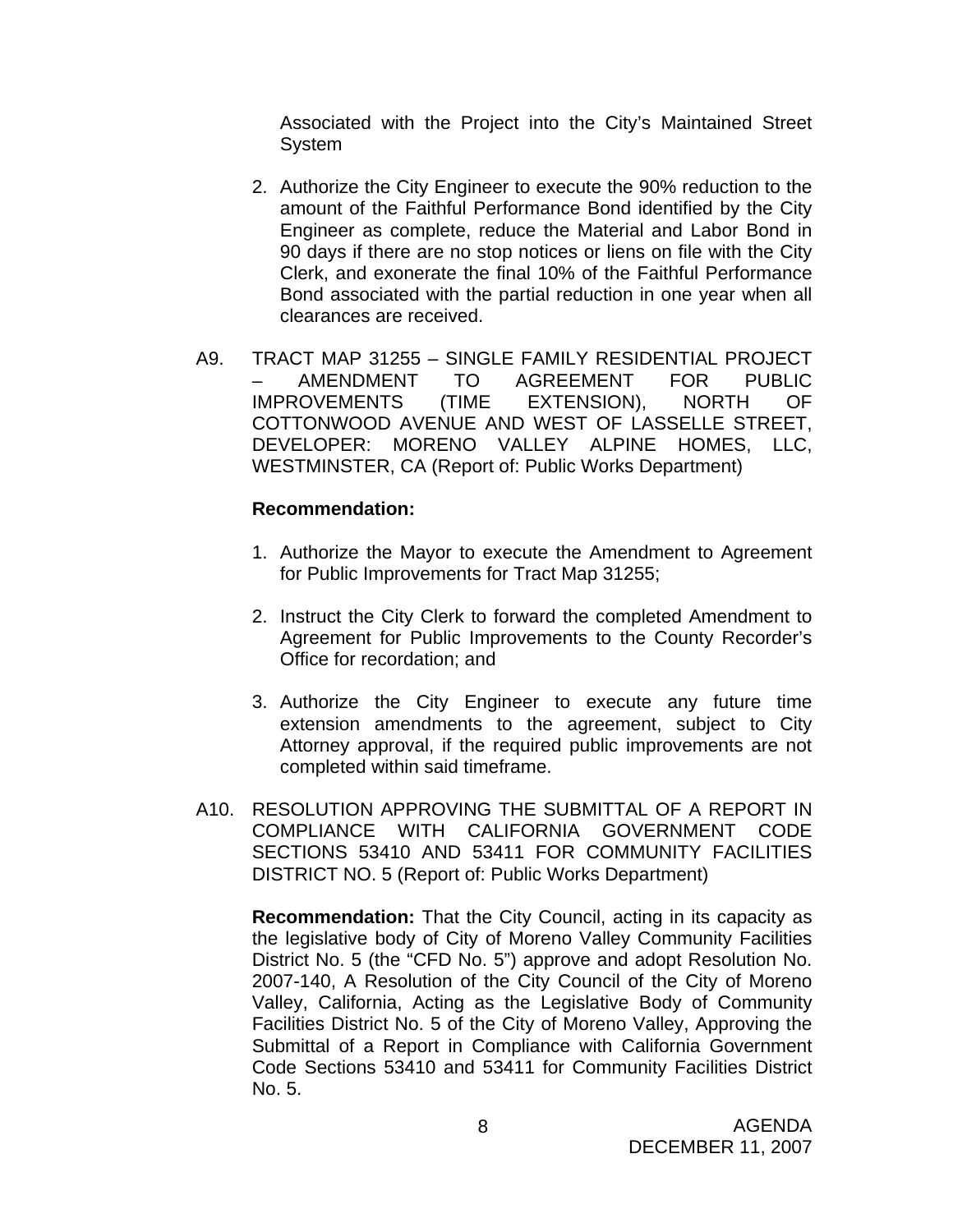#### Resolution No. 2007-140

A Resolution of the City Council of the City of Moreno Valley, California, Acting as the Legislative Body of Community Facilities District No. 5 of the City of Moreno Valley, Approving the Submittal of a Report in Compliance with Government Code Sections 53410 and 53411 for Community Facilities District No. 5

A11. APPROVE AND EXECUTE THE AGREEMENT FOR<br>CONVEYANCE OF PROPERTY FOR THE PARTIAL OF PROPERTY FOR THE PARTIAL ACQUISITION OF APN 264-040-007 FOR THE PIGEON PASS ROAD WIDENING PROJECT FROM CLIMBING ROSE DRIVE TO THE NORTHERN CITY LIMITS (Report of: Public Works Department)

**Recommendation:** Approve and execute the Agreement for Conveyance of Property for the partial acquisition of APN 264-040- 007.

A12. APPROVE AND EXECUTE THE AGREEMENT FOR CONVEYANCE OF PROPERTY FOR THE PARTIAL ACQUISITION OF APN 264-040-022 FOR THE PIGEON PASS ROAD WIDENING PROJECT FROM CLIMBING ROSE DRIVE TO THE NORTHERN CITY LIMITS AND AUTHORIZE THE FINANCE DIRECTOR TO WIRE TRANSFER FUNDS INTO ESCROW (Report of: Public Works Department)

#### **Recommendation:**

- 1. Approve and execute the Agreement for Conveyance of Property for the partial acquisition of APN 264-040-022; and
- 2. Authorize the Finance Director to wire transfer funds into escrow in the amount of \$23,200 for the partial acquisition and an additional amount of \$4,500 for escrow fees for the partial acquisition of APN 264-040-022.
- A13. AGREEMENT FOR DESIGN PROFESSIONAL CONSULTANT SERVICES TO PROVIDE ARCHITECTURAL AND ENGINEERING (A&E) AND CONSTRUCTION MANAGEMENT (CM) SERVICES FOR THE NEW MAIN LIBRARY PROJECT NO. 07-41276320 (Report of: Public Works Department)

#### **Recommendation:**

1. Approve the "Agreement for Design Professional Consultant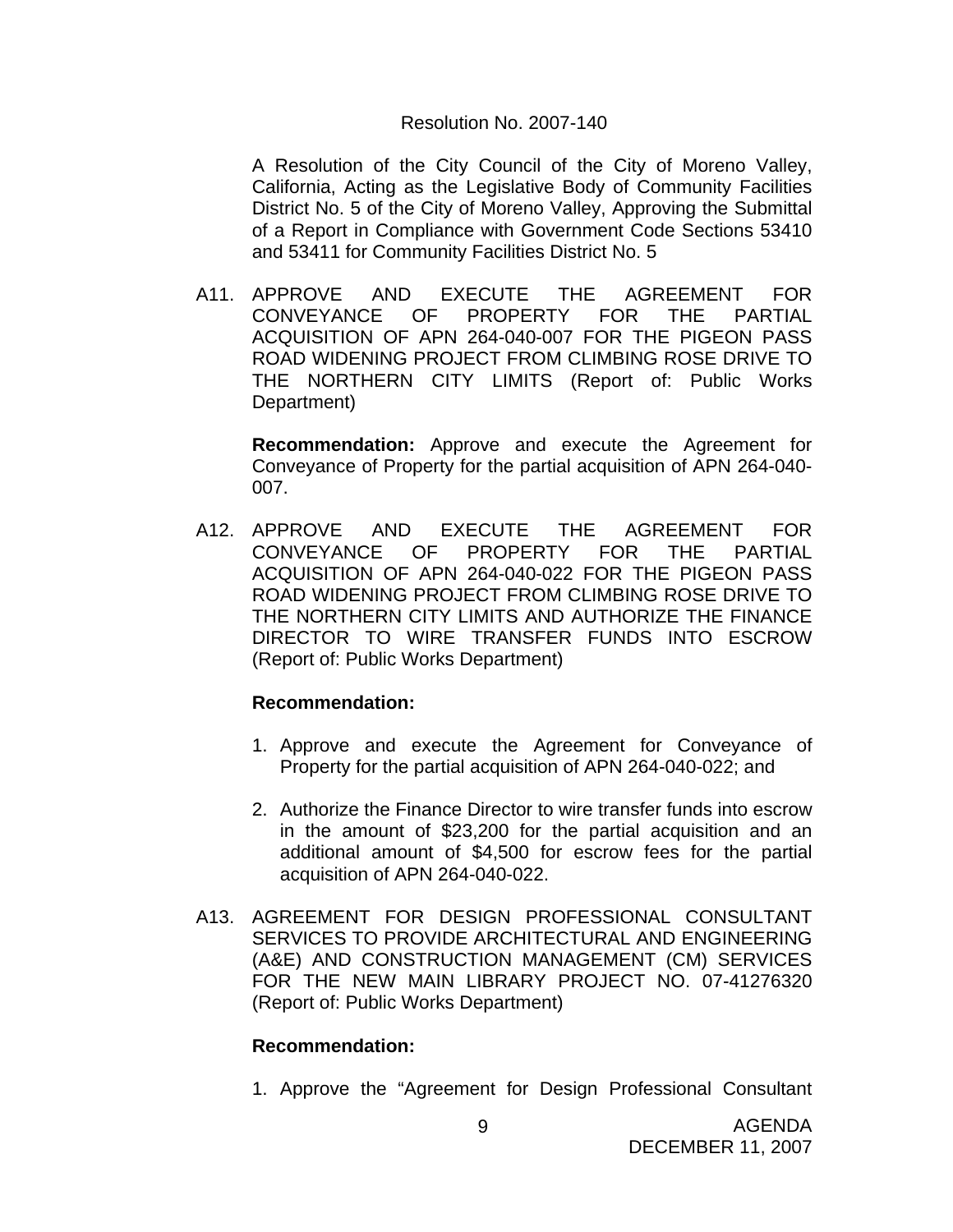Services" with Heery International Inc. (Heery), 6420 Wilshire Blvd., 18<sup>th</sup> Floor, Los Angeles, CA 90048-5502 for professional consultant services to provide Project and Construction Management Services for the New Main Library Facility;

- 2. Authorize the City Manager to execute said "Agreement for Design Professional Consultant Services" with Heery;
- 3. Authorize the issuance of two Purchase Orders to Heery International, Inc. for a total of \$5,301,573 (\$3,862,929 plus 10% contingency for Phase I and II design work and \$956,683 plus 10% contingency for Phase I construction management services subject to funding availability and successful completion of Phase I design services when the Agreement has been signed by all parties (Account No. 412.76320); and
- 4. Authorize the Director of Public Works/City Engineer to execute any subsequent related minor change orders to the contract with Heery, up to, but not exceeding, the 10% contingency amount of \$481,961, subject to the approval of the City Attorney.
- A14. MINUTES REGULAR MEETING OF NOVEMBER 27, 2007 (Report of: City Clerk's Department)

**Recommendation:** Approve as submitted.

A15. AGREEMENT FOR DESIGN PROFESSIONAL CONSULTANT SERVICES FOR PROFESSIONAL DESIGN AND PROJECT MANAGEMENT CONSULTANT SERVICES, CONSTRUCTION MANAGEMENT AND INSPECTION SERVICES FOR THE EMERGENCY OPERATIONS CENTER (EOC) - PROJECT NO. 06-50182527 (Report of: Public Works Department)

#### **Recommendation:**

- 1. Approve the "Agreement for Design Professional Consultant Services" with Critical Solutions, Inc., 1801 Oakland Boulevard, Suite 300, Walnut Creek, California 94596, for Professional Design and Project Management Consultant Services and Construction Management and Inspection Services for the Emergency Operations Center (EOC);
- 2. Authorize the City Manager to execute the "Agreement for Design Professional Consultant Services" with Critical Solutions,  $Inc.$ ;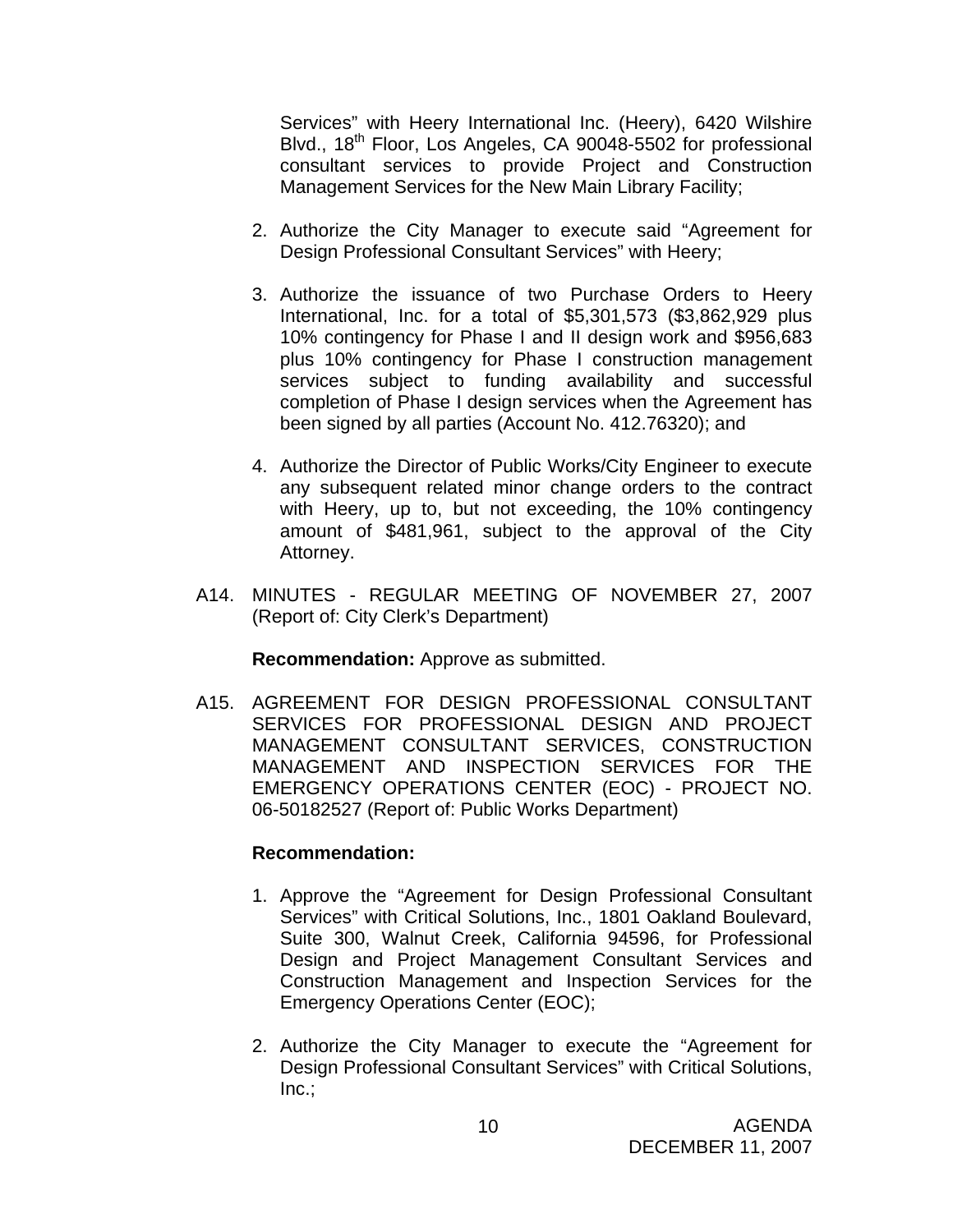- 3. Authorize the issuance of a new Purchase Order to Critical Solutions, Inc. in the amount of \$1,241,246 (proposal amount of \$1,128,405 plus 10% contingency) when the agreement has been signed by all parties (Account No. 501.82527); and
- 4. Authorize the Director of Public Works/City Engineer to execute any subsequent related minor change orders to the agreement with Critical Solutions, Inc. up to, but not exceeding, the 10% contingency amount of \$112,841 subject to the approval of the City Attorney.
- A16. CALIFORNIA OFFICE OF TRAFFIC SAFETY (OTS), GRANT FUNDING OPPORTUNITY (Report of: Police Department)

**Recommendation:** Approve the grant application and authorize acceptance (if granted) of the California Office of Traffic Safety 2008 "Click It or Ticket" seatbelt enforcement mini-grant program in the amount of \$29,776. Staff anticipates OTS will award the grant as it has for the last several years. OTS grant funding will allow the MVPD to provide directed enforcement during the statewide campaign beginning on May 12, 2008, through June 1, 2008. This campaign will coincide with the Memorial Day Holiday period next year and will be related to the seatbelt and child safety seat usage.

A17. ESTABLISH SOLAR INITIATIVE PROGRAM FOR MORENO VALLEY ELECTRIC UTILITY (Report of: Public Works Department)

 **Recommendation:** Establish a Solar Initiative Program as required by Senate Bill 1, by approving Resolution No. 2007-146.

Resolution No. 2007-146

A Resolution of the City Council of the City Of Moreno Valley, California, to Establish a Solar Initiative Program as Required by Senate Bill 1 for Moreno Valley Electric Utility (MVU)

A18. CONSIDERATION OF A RESOLUTION FOR THE ABATEMENT OF PUBLIC NUISANCES (CONTINUED FROM THE CITY COUNCIL MEETING OF NOVEMBER 13, 2007) (Report of: Community Development Department)

**Recommendation:** Continue the discussion on the abatement of a public nuisance regarding APN 473-150-052 until the February 12, 2008 City Council meeting.

AGENDA DECEMBER 11, 2007 11 A19. CONSIDERATION OF THE 2ND AMENDMENT TO THE JOINT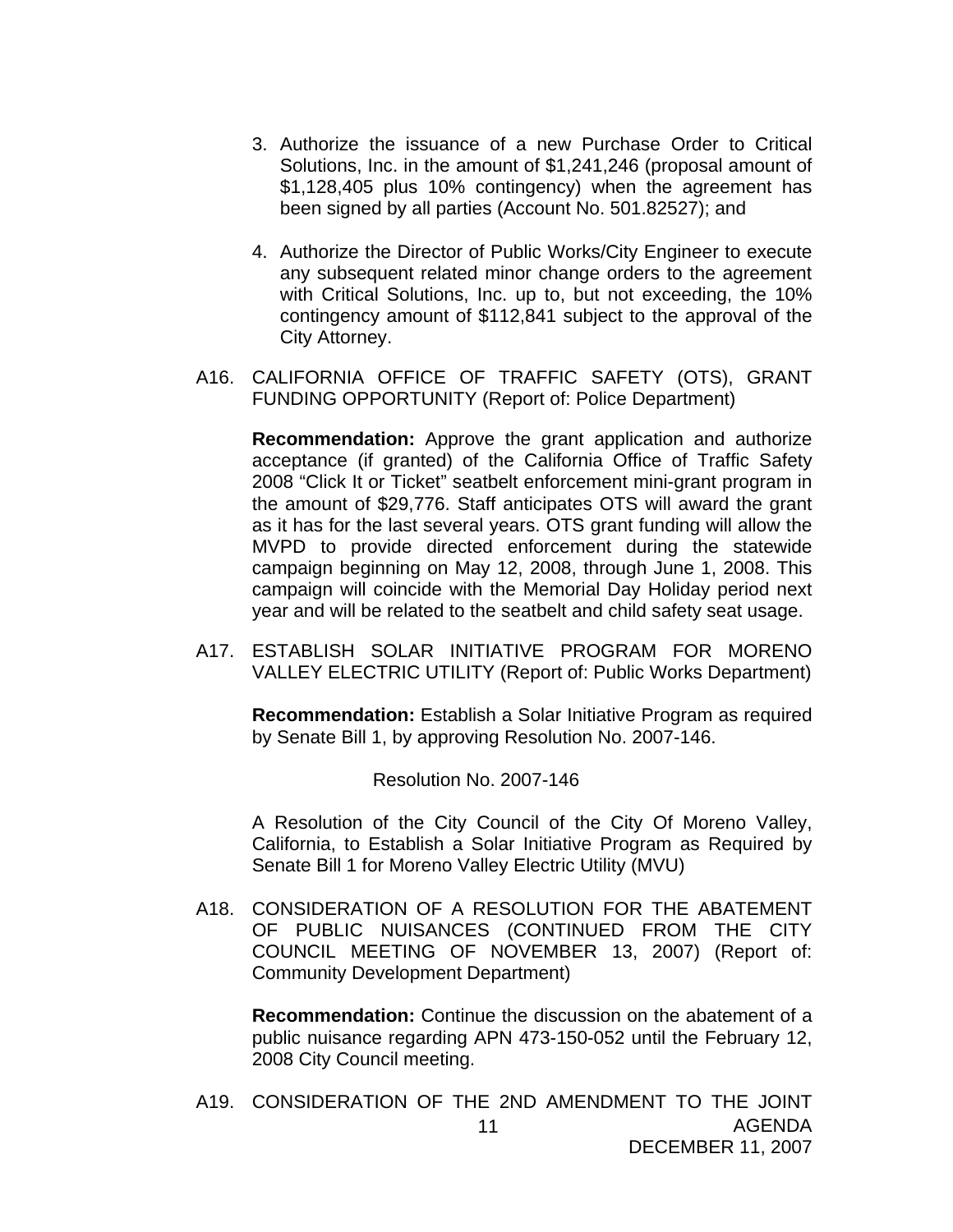EXERCISE OF POWERS AGREEMENT CREATING THE WESTERN RIVERSIDE REGIONAL CONSERVATION AUTHORITY (Report of: Deputy City Manager)

**Recommendation:** Approve the 2<sup>nd</sup> Amendment to the Joint Exercise of Powers Agreement and authorize the Mayor to execute the proposed document.

#### **B. CONSENT CALENDAR** - **COMMUNITY SERVICES DISTRICT**

B1. ORDINANCES - READING BY TITLE ONLY

**Recommendation:** Waive reading of all Ordinances.

B2. APPROPRIATION OF FUNDS TO ADD ADDITIONAL POSITIONS FOR THE ASES GRANT (Report of: Parks & Community Services)

**Recommendation:** Authorize the appropriation of funding to include the addition of the following listed positions: One Senior Administrative Assistant, one additional After School Program Coordinator, and one Senior Human Resources Analyst to the city employee roster for the After School Education and Safety Grant (ASES) Program.

B3. RECOMMENDATION TO ENTER INTO AGREEMENTS WITH VOYAGER EXPANDED LEARNING AND ETA CUISENAIRE, AND AUTHORIZE EXPENDITURES WITH MS THE MOBILE STORAGE GROUP, CM SCHOOL SUPPLY AND OFFICE DEPOT (Report of: Parks & Community Services)

# **Recommendation:**

- 1. Authorize the City Manager to enter into an agreement with Voyager Expanded Learning to provide an educational and literacy element covering the next three years for the After School Education and Safety Program Grant (ASES) and direct the Finance Director to issue a purchase order in the amount of \$977,981;
- 2. Authorize the City Manager to enter into an agreement with ETA Cuisenaire to provide an educational and literacy element for ASES that will be utilized by the paraprofessionals and direct the Finance Director to issue a purchase order in the amount of \$498,523;
- 3. Authorize the City Manager to approve the purchase of storage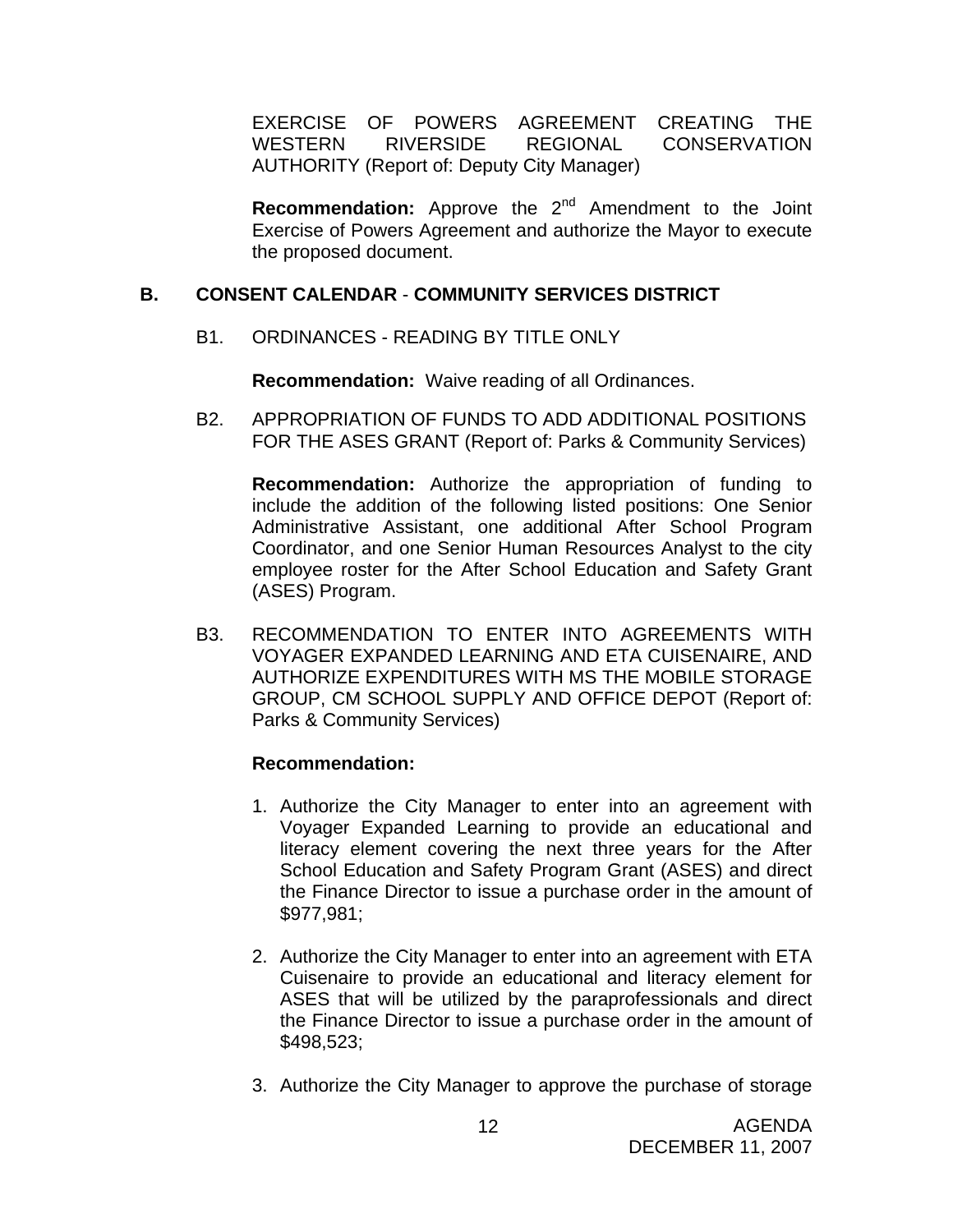units to be located on the ASES elementary and middle school sites to the lowest responsible bidder and direct the Finance Director to issue a purchase order not to exceed the amount of \$150,000;

- 4. Authorize the City Manager to approve the expenditures for CM School Supply for the purpose of stocking up on school supplies that will be distributed to each ASES site and direct the Finance Director to issue a purchase order not to exceed the amount of \$325,000; and
- 5. Authorize the City Manager to approve the expenditures for Office Depot for the purpose of stocking up on office supplies and direct the Finance Director to issue a purchase order not to exceed the amount of \$225,000.
- B4. MINUTES REGULAR MEETING OF NOVEMBER 27, 2007 (Report of: City Clerk's Department)

**Recommendation:** Approve as submitted.

#### **C. CONSENT CALENDAR** - **COMMUNITY REDEVELOPMENT AGENCY**

- C1. ORDINANCES READING BY TITLE ONLY Recommendation: Waive reading of all Ordinances.
- C2. LOAN AGREEMENT WITH THE COMMUNITY REDEVELOPMENT AGENCY OF THE CITY OF MORENO VALLEY (Report of: Economic Development Department)

**Recommendation:** Approve the Loan Agreement between the City of Moreno Valley and the Community Redevelopment Agency.

C3. MINUTES - REGULAR MEETING OF NOVEMBER 27, 2007 (Report of: City Clerk's Department)

**Recommendation:** Approve as submitted.

#### **D. CONSENT CALENDAR** - **BOARD OF LIBRARY TRUSTEES**

- D1. ORDINANCES READING BY TITLE ONLY Recommendation: Waive reading of all Ordinances.
- D2. MINUTES REGULAR MEETING OF NOVEMBER 27, 2007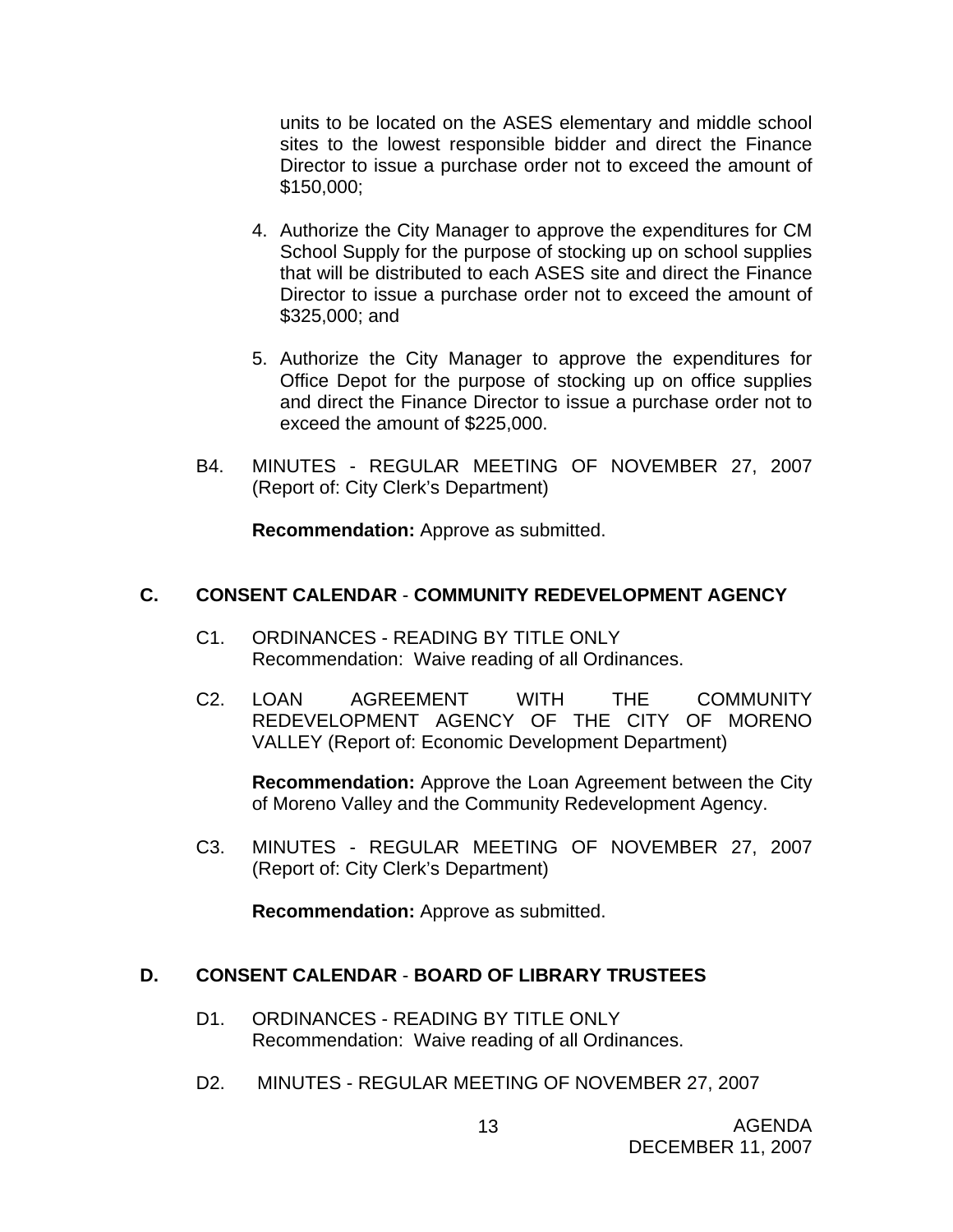(Report of: City Clerk's Department)

**Recommendation:** Approve as submitted.

# **E. PUBLIC HEARINGS**

Questions or comments from the public on a Public Hearing matter are limited to five minutes per individual and must pertain to the subject under consideration.

 Those wishing to speak should complete and submit a GOLDENROD speaker slip to the Bailiff.

E1. A PUBLIC HEARING ON THE FOLLOWING LAND USE PROPOSALS: (Report of the Community Development Director)

Project 1: General Plan Amendment (PA06-0112) from Commercial to Residential 15, Zone Change (PA06-0113) from Community Commercial (CC) to R15, Tentative Tract Map No. 34988 (PA06- 0111), and a Conditional Use Permit for a Planned Unit Development (PA06-0114), to build 271 units on 19.47 net acres located near the southeast corner of Alessandro and Perris Boulevards.

Applicant: Stratus Commercial Properties; and

 Project 2: General Plan Amendment (PA04-0206) and Zone Change (PA04-0205) from RA-2 to R5 for a portion (60 acres) of the project site and Tentative Tract Map No. 33222 (PA04-0204) to develop 253 single-family residential lots on 80 acres located on the south side of Alessandro Boulevard and east of Merwin Street. Applicant: Winchester Associates, Inc.; and

 Project 3: General Plan Amendment (PA07-0019) from Commercial to Residential 20 and Zone Change (PA07-0018) from Community Commercial to Residential 20, to develop a 240-unit multiple-family residential project (PA07-0017) with associated Tentative Tract Map 35414 (PA07-0016) for condominium purposes, involving approximately 12 acres located on the south side of Box Springs Road, east of Clark Street (extended).

Applicant: Lincoln Property Company Southwest, Inc.

**Recommendation:** That the City Council:

1. Conduct a public hearing for review of Project 1 and defer taking action on Project 1 until after the public hearing for Project 3;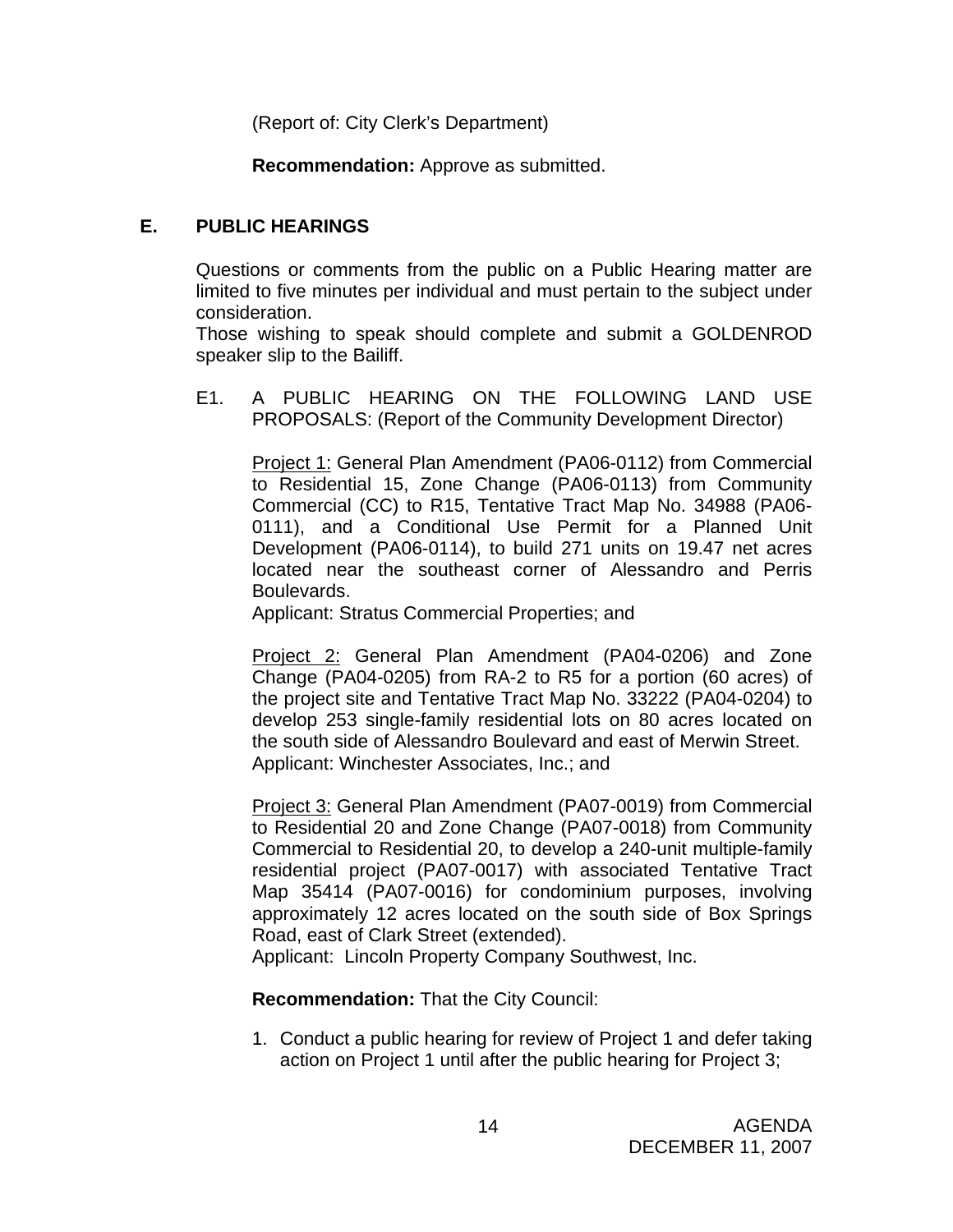- 2. Conduct a public hearing for review of Project 2, and defer taking action on Project 2 until after the public hearing for Project 3;
- 3. Conduct a public hearing for review of Project 3;
- 4. Adopt a Negative Declaration for Project 1 applications PA06- 0112 (General Plan Amendment), PA06-0113 (Zone Change), PA06-0111 (Tentative Tract Map No. 34988) and PA06-0114 (Conditional Use Permit for a Planned Unit Development). The applications, individually and cumulatively, will not result in a significant effect on the environment;
- 5. Adopt a Negative Declaration for Project 2 applications PA04- 0206 (General Plan Amendment), PA04-0205 (Zone Change) and PA04-0204 (Tentative Tract Map No. 33222). The applications, individually and cumulatively, will not result in a significant effect on the environment;
- 6. Adopt a Mitigated Negative Declaration and Mitigation Monitoring Program for Project 3 applications PA07-0016 (Tentative Tract Map No. 35414), PA07-0017 (Plot Plan), PA07- 0018 (Zone Change) and PA07-0019 (General plan Amendment) As designed and conditoned, the applications, individually and cumulatively, will not result in a significant effect on the environment;
- 7. Approve Resolution No. 2007-142 approving PA06-0112, PA04- 0206, and PA07-0019, thereby establishing General Plan Land Use Map designations for Projects 1, 2, and 3 as described in the Resolution, and the revised General Plan Maps as attached to the Resolution as Exhibits A, B, and C;

Resolution No. 2007-142

A Resolution of the City Council of the City of Moreno Valley, California, Approving a General Plan Amendment (PA06-0112) to Change the Land Use from Commercial to Residential 15 for the 19.47 Net Acres Located Within Assessor's Parcel Numbers 484-020-006, 018 and 020 Located Near the Southeast Corner of Perris and Alessandro Boulevards; a General Plan Amendment (PA04-0206) to Change the Land Use for the 60 Acres of Assessor's Parcel Numbers 478-240-002, 003, 021 to 023, and 031 to 034 from Residential 2 to Residential 5 for Property Located Near the Southeast Corner of Alessandro Boulevard and Merwin Street; and a General Plan Amendment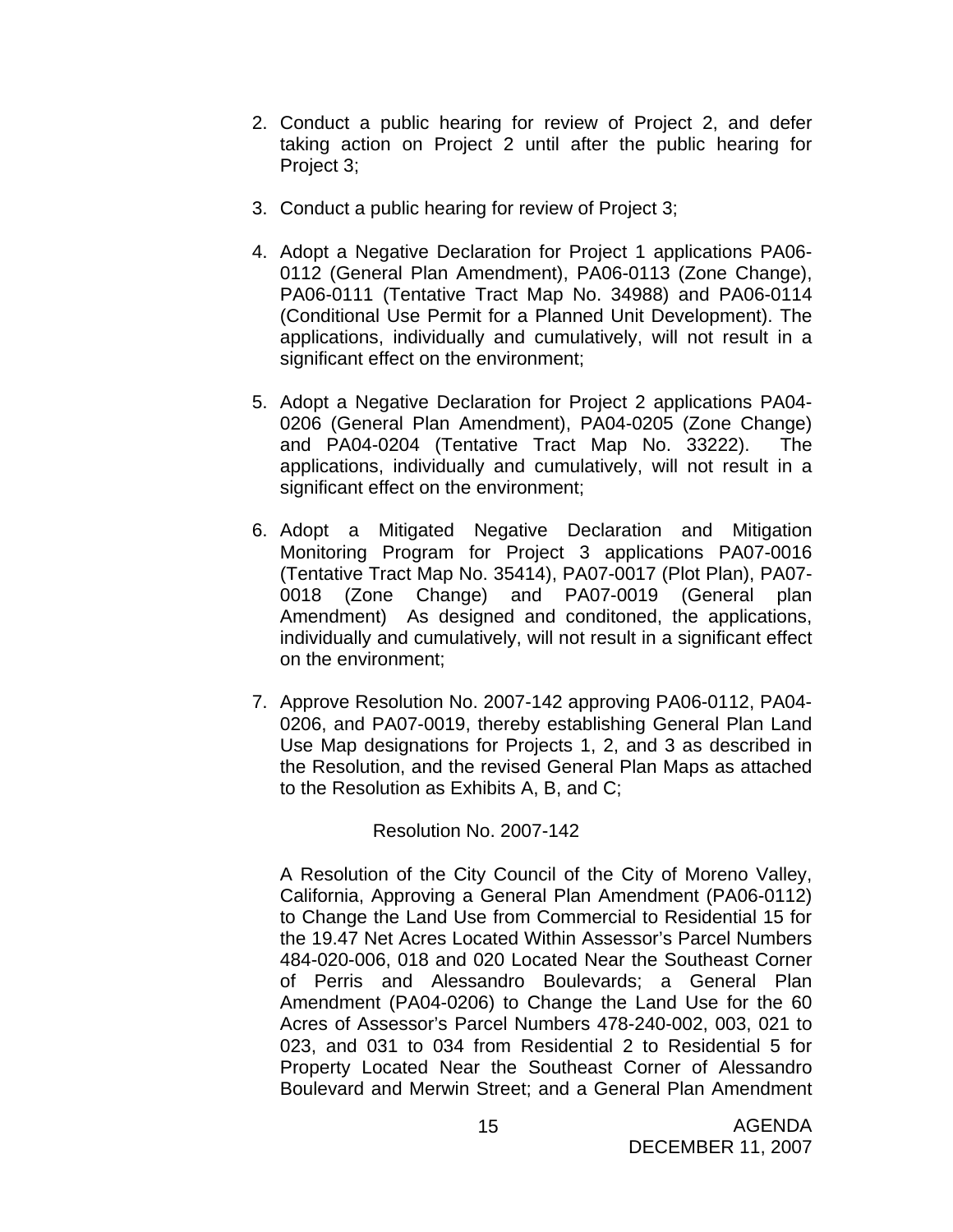(PA07-0019) from Commercial to Residential 20 for the 12.11 Net Acres of Assessor's Parcel Numbers 291-050-003, 004, 012 and 013 Located on the South Side of Box Springs Road East of Clark Street (Extended), Thereby Establishing General Plan Land Use Map Designations for Certain Properties as Described in the Resolution, and the Revised General Plan Maps Attached to the Resolution as Exhibits A, B, and C

8. Introduce Ordinance No. 762 approving Project 1 Zone Change (PA06-0113) from Community Commercial (CC) to R15 for 19.47 net acres located near the southeast corner of Alessandro and Perris Boulevards, based on the findings in the Ordinance, and the revised Zoning Atlas page as attached to the ordinance as Exhibit A;

#### Ordinance No. 762

An Ordinance of the City Council of the City of Moreno Valley, California, Approving PA06-0113 (Zone Change) to Change the Land Use from Community Commercial to R15 for the 19.47-Net Acres Located within Assessor's Parcel Numbers 484-020-006, 018 & 020

9. Introduce Ordinance No. 763 approving Project 2 Zone Change (PA04-0205) to change the land use designation for a portion (60 acres) of the 80-acre project site from RA-2 to R5, based on the findings in the Ordinance, and the revised Zoning Atlas page as attached to the ordinance as Exhibit A;

#### Ordinance No. 763

An Ordinance of the City Council of the City Of Moreno Valley, California, Approving PA04-0205 (Zone Change) to Change the Land Use for the 60-Acres of Assessor's Parcel Numbers 478- 240-002, 003, 021 to 023, and 031 to 034 from RA-2 to R5.

10. Introduce Ordinance No. 764 approving Project 3 Zone Change (PA07-0018) from Community Commercial to Residential 20 for 12.11 net acres located on the south side of Box Springs Road, east of Clark Street (extended), based on the findings in the Ordinance, and the revised Zoning Atlas page as attached to the ordinance as Exhibit

#### Ordinance No. 764

An Ordinance of the City Council of the City of Moreno Valley,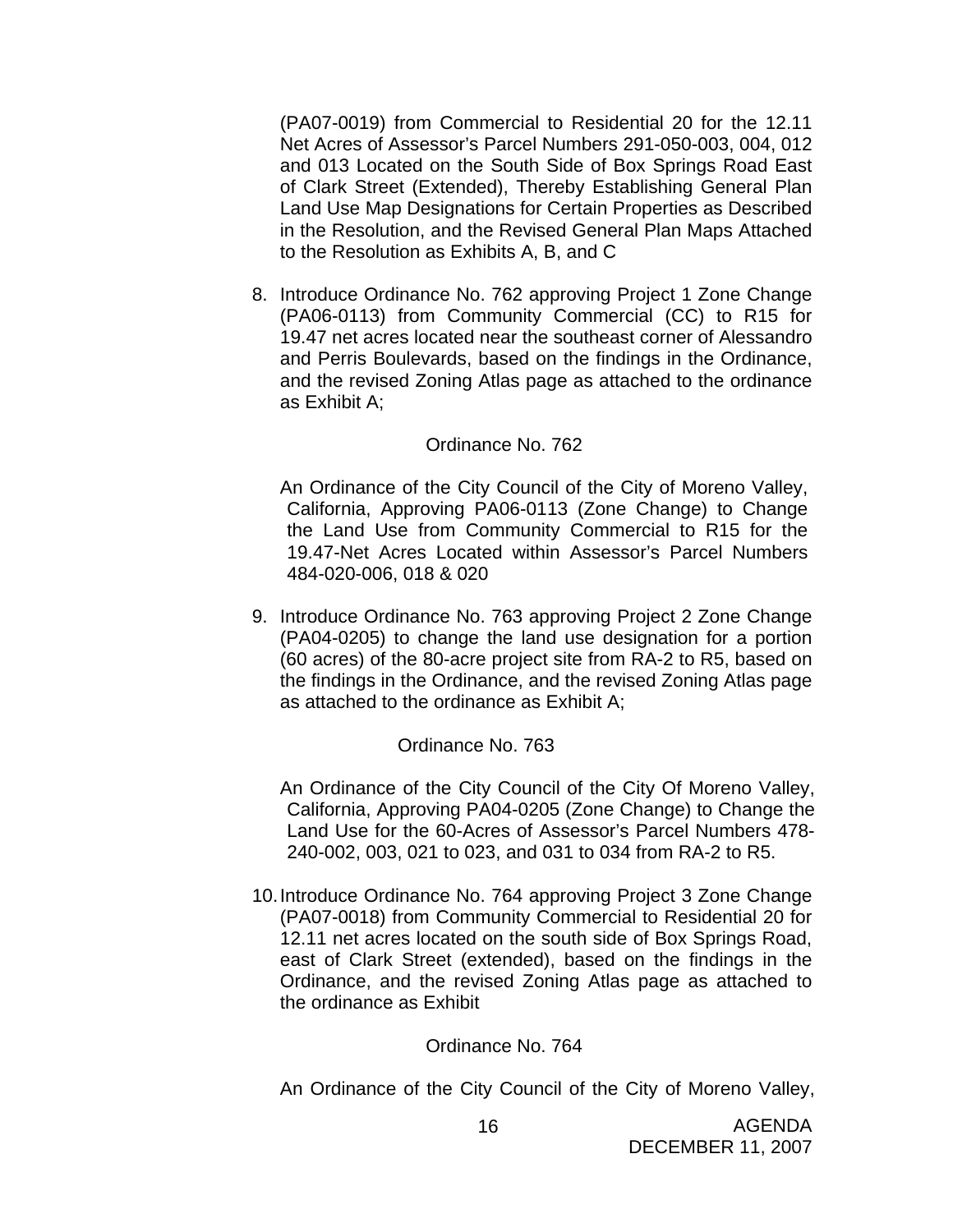California, approving PA07-0018 (Zone Change) to Change the Land Use District for Approximately 12 Acres Consisting of Assessor Parcel Numbers 291-050-003, 004, 012, and 013 from the Community Commercial Use Land Use District to the Residential 20 Land Use District

11. Approve Resolution No. 2007-143 approving Project 1 Tentative Tract Map No. 34988 (PA06-0111) and Conditional Use Permit for a Planned Unit Development (PA06-0114) to build 271 units on the 19.47 net acres of Assessor's Parcel Numbers 484-020- 006, 018, and 020, subject to a General Plan Amendment and Zone Change and based on the findings in the Resolution, and the conditions of approval as attached to the resolution as Exhibits A and B; and

#### Resolution No. 2007-143

A Resolution of the City Council of the City of Moreno Valley, California, Approving Tentative Tract Map No. 34988 (PA06- 0111) to Subdivide the 19.47-Net Acres of Assessor's Parcel Numbers 484-020-006, 018 and 020 for Condominium Purposes and Conditional Use Permit PA06-0114 for a 271-Unit Planned Unit Development

12. Approve Resolution No. 2007-144 approving Project 2 Tentative Tract Map No. 33222 (PA04-0204) to develop 253 single-family residential lots on the 80-acres of Assessor's Parcel Numbers 478-240-002, 003, 013-015, 021-023 and 031-034, subject to a General Plan Amendment and Zone Change and based on the findings in the Resolution, and the conditions of approval as attached to the resolution as Exhibit A; and

#### Resolution No. 144

A Resolution of the City Council of the City of Moreno Valley, California, Approving Tentative Tract Map No. 33222 (PA04- 0204) to Subdivide the 80-Acres of Assessor's Parcel Numbers 478-240-002, 003, 013-015, 021-023 and 031-034 Into 253 Single-Family Residential Lots

13. Approve Resolution No. 2007-145 approving Project 3 Tentative Tract Map No. 35414 (PA07-0016) and Plot Plan (PA07-0017) to develop 240 multiple-family residential units on the approximately 12 acres of Assessor Parcel Numbers 291-050- 003, 004, 012 and 013, subject to a General Plan Amendment and Zone Change and based on the findings in the Resolution,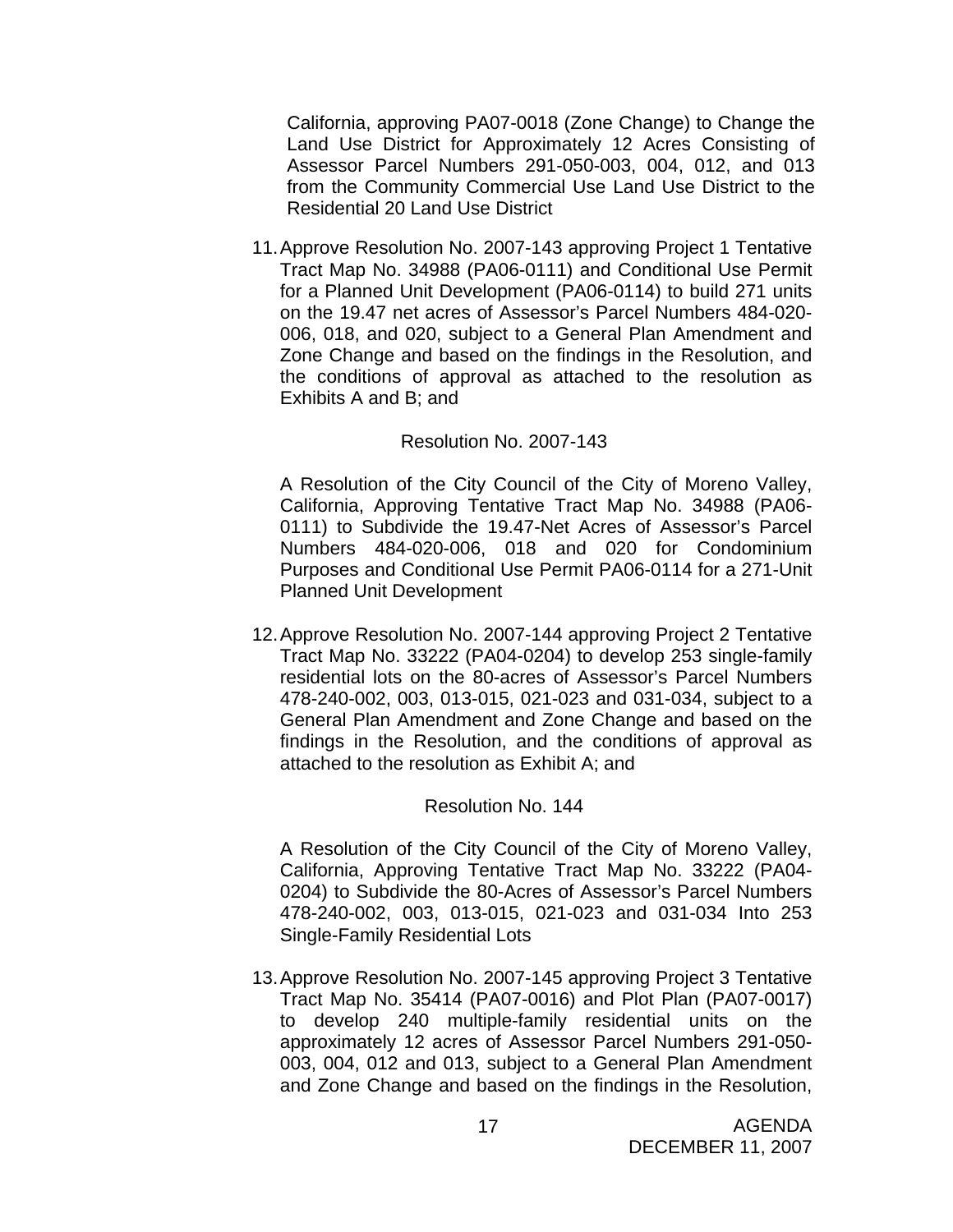and the conditions of approval as attached to the resolution as Exhibit A;

#### Resolution No. 2007-145

A Resolution of the City Council of the City Of Moreno Valley Approving Application Numbers PA07-0016 (Tentative Tract Map Number 35414) And PA07-0017 (Plot Plan) to Allow Development of a 240-Unit Multiple-Family Residential Development with Associated Subdivision Map for Condominium Purposes Involving Approximately 12 Acres on the South Side of Box Springs Road, East of Clark Street Extended (Assessor's Parcel Numbers 291-050-003, 004, 012 and 013)

E2. PUBLIC HEARING TO ADOPT A RESOLUTION TO ESTABLISH AN UNDERGROUND UTILITY DISTRICT – ALESSANDRO BOULEVARD – CHAGALL COURT TO GRAHAM STREET (Report of: Public Works Department)

#### **Recommendation:**

- 1. Conduct the public hearing and accept public comment, for consideration to approve establishment of an underground utilities district on Alessandro Boulevard along the north side of Alessandro Boulevard from 1,000 feet (ft.) east of Chagall Court to 800 ft. past the center line of Graham Street, and from 900 ft. south of Alessandro Boulevard along the east side of Graham Street;
- 2. If approved, adopt a resolution to establish the underground utility district located along Alessandro Boulevard east of Chagall Court to Graham Street and along the east side of Graham Street, Resolution No. 2007-141; and

Resolution No. 2007-141

A Resolution of the City Council of the City of Moreno Valley, California, Establishing an Underground Utility District on Alessandro Boulevard: Chagall to Graham

3. Direct staff to notify affected property owners as shown on the last equalized assessment roll and all utilities concerned by mail of this action by sending a copy of the adopted Resolution along with a copy of Moreno Valley Ordinance No. 10, which adopted County of Riverside Ordinance No. 517.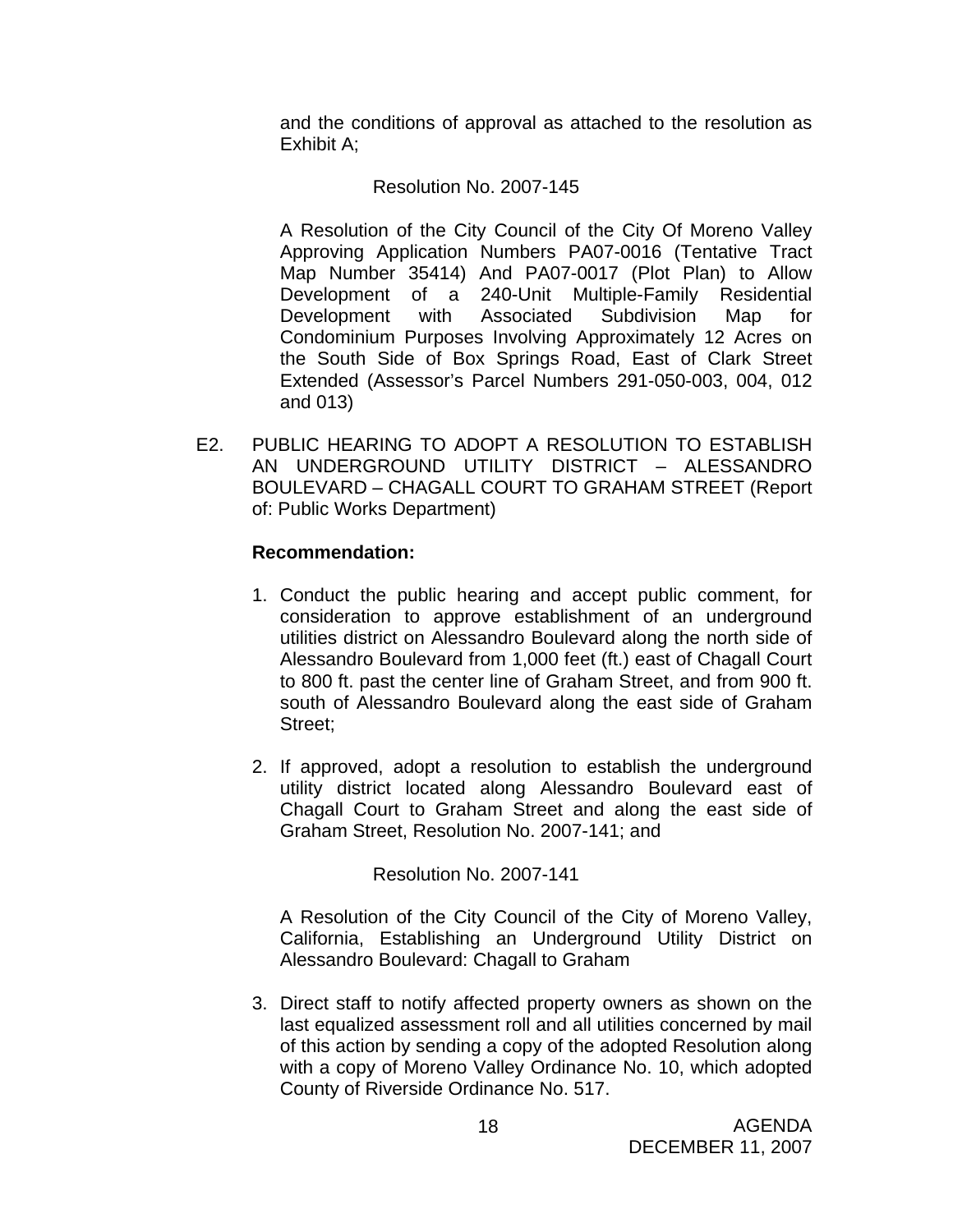#### **F. ITEMS REMOVED FROM CONSENT CALENDARS FOR DISCUSSION OR SEPARATE ACTION**

#### **G. REPORTS**

G1. CITY COUNCIL REORGANIZATION - SELECTION OF MAYOR AND MAYOR PRO TEM (Report of: City Clerk's Department)

**Recommendation:** That the City Council conduct the reorganization of the City Council by selecting two Councilmembers to serve one-year terms respectively as Mayor and Mayor Pro Tem.

- G2. CONSIDERATION OF A REQUEST FROM THE MORENO VALLEY BLACK CHAMBER OF COMMERCE COMMUNITY FOUNDATION TO SPONSOR ITS 6<sup>TH</sup> ANNUAL MARTIN LUTHER KING JR. CELEBRATION (Report of: Deputy City Manager) (Material not available at time of printing; to be provided under separate cover)
- G3. A PUBLIC MEETING REGARDING PA07-0006, A PROPOSAL TO AMEND TITLE 9 OF THE MUNICIPAL CODE, FOR FURTHER DISCUSSION AND CONSIDERATION AMENDING MUNICIPAL CODE PROVISIONS REGARDING CHURCHES AND SIMILAR ASSEMBLY USES, RETAIL USE, TOWING, ADMINISTRATIVE REVOCATION OF ADMINISTRATIVE APPROVALS, APPEAL PERIOD OF GENERAL PLAN AMENDMENTS, LANDSCAPING SETBACKS, NEW APPLICATIONS FOLLOWING DENIAL, AND MULTIPLE FAMILY DEVELOPMENT STANDARDS (Received First Reading and Introduction on October 9, 2007 by a 4-0-1 Vote, Flickinger Absent; and Continued From October 23, 2007 by a 5-0 Vote) (Continued from November 13, 2007 by a 5-0 Vote) (Report of: Community Development Department)

#### **Recommendation:**

1. Affirm the previous Council action to Adopt Ordinance No. 757, previously introduced at the October 9, 2007 City Council meeting; or

#### Ordinance No. 757

AGENDA 19 An Ordinance of the City Council of the City of Moreno Valley, California, Amending Title 9 of the City of Moreno Valley Municipal Code Regarding Churches and Similar Assembly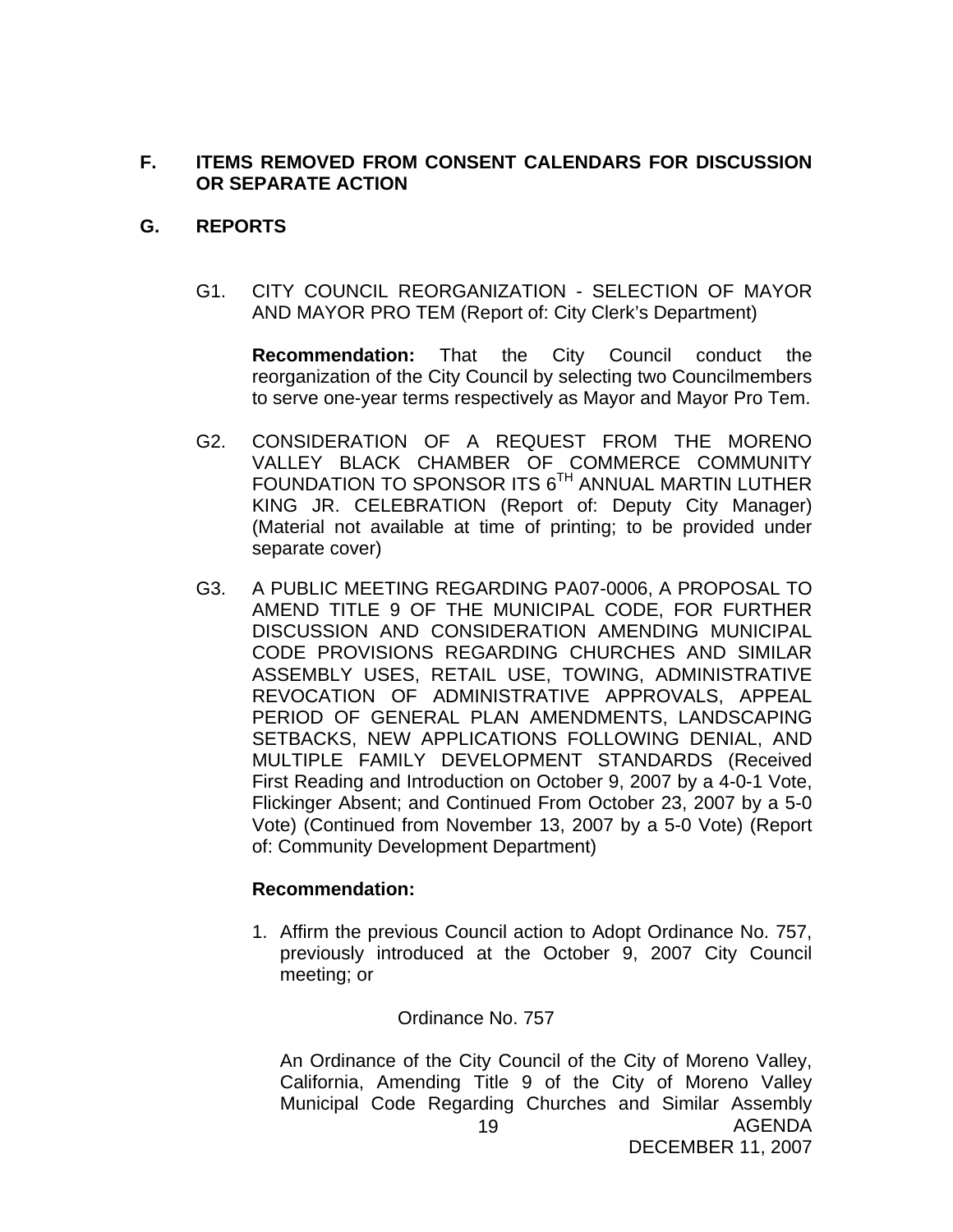Uses, Retail Use, Towing, Administrative Revocation of Administrative Approvals, Landscaping Setbacks, New Applications Following Denial and Multiple-Family Development Standards;

- 2. Recognize that PA07-006 is exempt from the California Environmental Quality Act (CEQA) pursuant to Section 15061 of the CEQA Guidelines; and
- 3. Introduce revised Ordinance No. 757, thereby approving PA07- 0006, amending various sections of Title 9 of the City of Moreno Valley Municipal Code.
- G4. AMENDED ORDINANCE NO. 761, AMENDING TITLE 5 OF THE MORENO VALLEY MUNICIPAL CODE, ADDING THERETO A NEW CHAPTER 5.24 ESTABLISHING REGULATION FOR FILMING PERMITS (Report of: Assistant to the City Manager) (Received First Reading and Introduction on November 27, 2007 by a 5-0 Vote, as Amended)

#### **Recommendation:**

1. Adopt Ordinance No. 761, As Amended, Establishing Regulations for Filming Permits; and

#### Ordinance No. 761

An Ordinance of the City Council of the City of Moreno Valley, California, Amending Title 5 of the City of Moreno Valley Municipal Code, by Adding Thereto a New Chapter 5.24 Establishing Regulations for Filming Permits

- 2. Clarify that the City of Moreno Valley's current film permit application fee is \$393.00.
- G5. CITY MANAGER'S REPORT (Informational Oral Presentation not for Council action)

#### **H. LEGISLATIVE ACTIONS**

ORDINANCES - 1ST READING AND INTRODUCTION - NONE

ORDINANCES - 2ND READING AND ADOPTION

H1. ORDINANCE NO. 760 AMENDING SECTION 12.36.010 OF THE CITY OF MORENO VALLEY MUNICIPAL CODE RELATING TO

AGENDA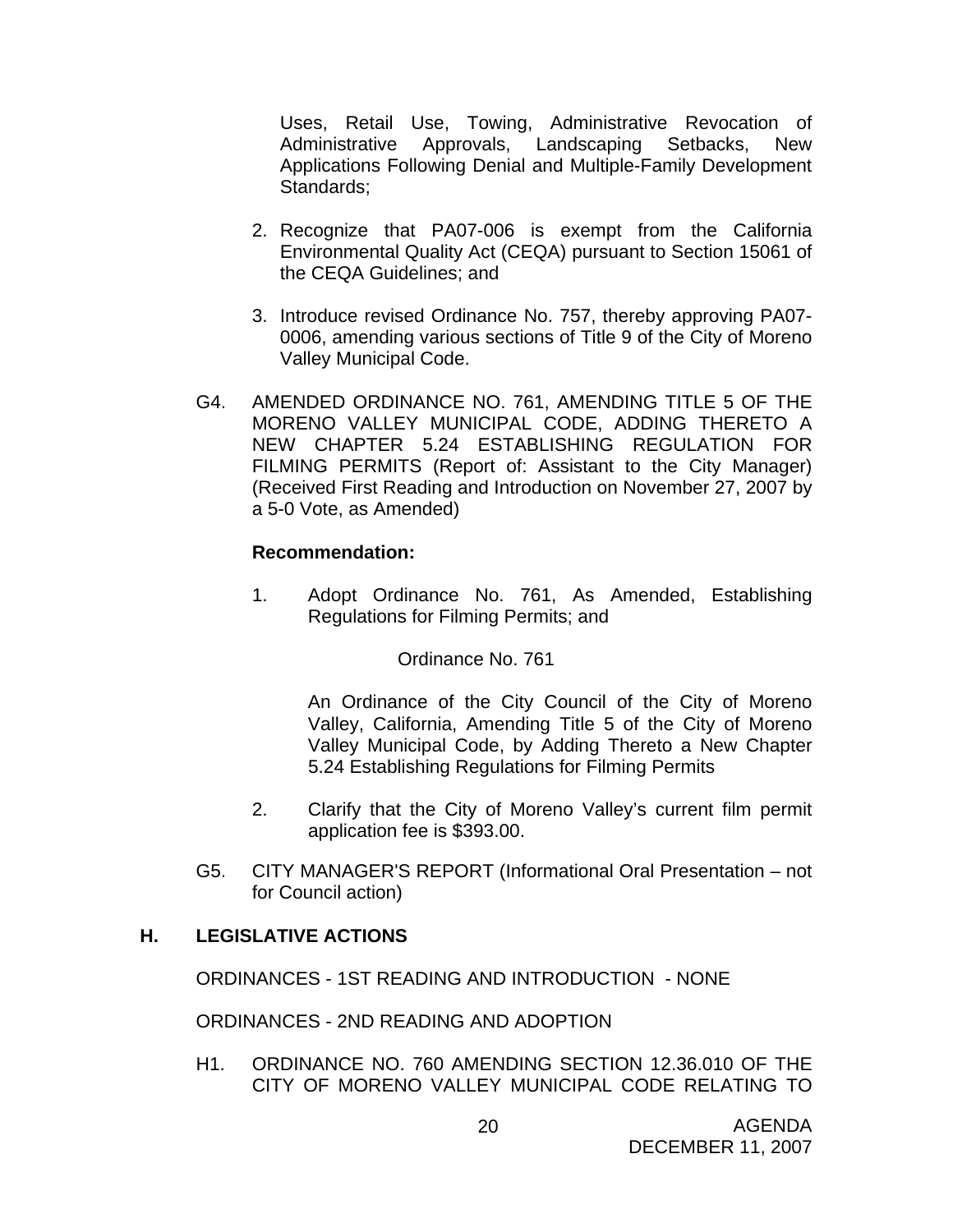THE DESIGNATION OF TRUCK ROUTES (RECEIVED FIRST READING AND INTRODUCTION ON NOVEMBER 27, 2007 BY A 5-0 VOTE, AS AMENDED)

**Recommendation:** Adopt Ordinance No. 760.

Ordinance No. 760

An Ordinance of the City Council of the City of Moreno Valley Amending Section 12.36.010 of Chapter 12.36 of Title 12 of the City of Moreno Valley Municipal Code, Revising the Designation of Truck Routes.

ORDINANCES - URGENCY ORDINANCES - NONE

RESOLUTIONS – NONE

#### PUBLIC COMMENTS **ON ANY SUBJECT NOT ON THE AGENDA** UNDER THE JURISDICTION OF THE CITY COUNCIL

Those wishing to speak should complete and submit a BLUE speaker slip to the Bailiff. There is a three-minute time limit per person. All remarks and questions shall be addressed to the presiding officer or to the City Council and not to any individual Council member, staff member or other person.

#### **CLOSING COMMENTS AND/OR REPORTS OF THE CITY COUNCIL, COMMUNITY SERVICES DISTRICT, OR COMMUNITY REDEVELOPMENT AGENCY**